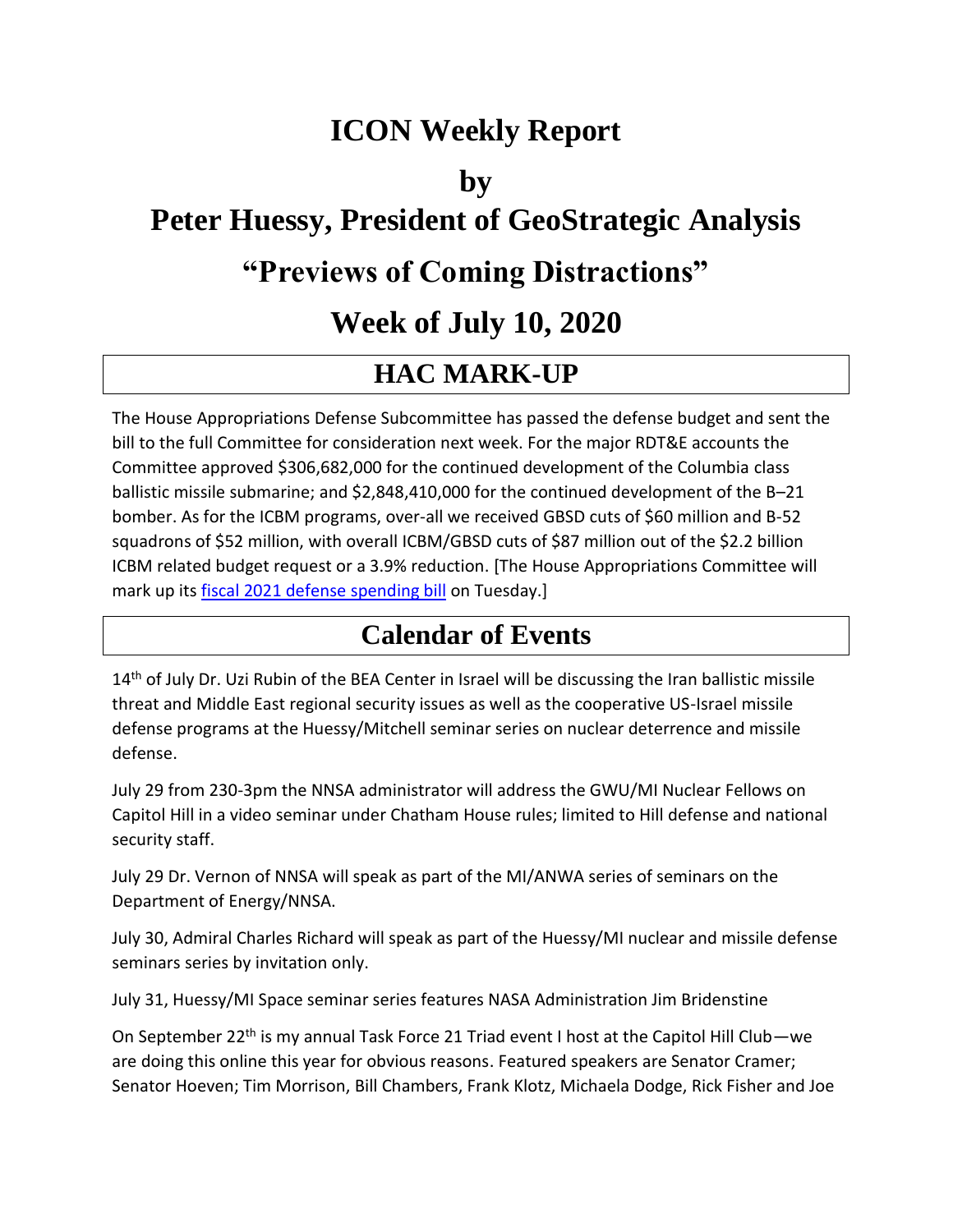Bosco, HASC members Turner and Cheney and Cooper (House members Invited); Drew Walter and Brad Roberts/Amb. Lehman. General Hyten and Secretary Barrett have both been invited to speak live, with audience participation in the Q&A session, by invitation only. I am asking ICON members to vote which speakers they would like to have presentations that are live and will enable ICON members to ask questions and participate in the discussion.



*National Leadership Webinar featuring IDF MG (ret.) Yaakov Amidror and Dr. Michael Makovsky on:*

#### **Mysterious Explosions at Iran Nuke Sites**



Aftermath of recent explosion at the Natanz uranium enrichment facility (AP)

#### **Wednesday, July 15 - 3:00pm EDT**



*This call is open exclusively to current JINSA National Leaders, program participants, and the press.*

After Iran launched a cyberattack in April in an attempt to poison Israel's water supply, a series of mysterious fires and explosions have struck Iran's illicit nuclear infrastructure in the past week.

On his last call with JINSA, Israel's former National Security advisor and JINSA Distinguished Fellow IDF MG Yaacov Amidror said clearly that cyberattacks by countries like Iran that seek to create real world damage can, and will, be responded to with real-world force and consequences.

Was that a message to Tehran? Was that message delivered this past week? What is going on, and what impact do these attacks have on Iran and the region moving forward?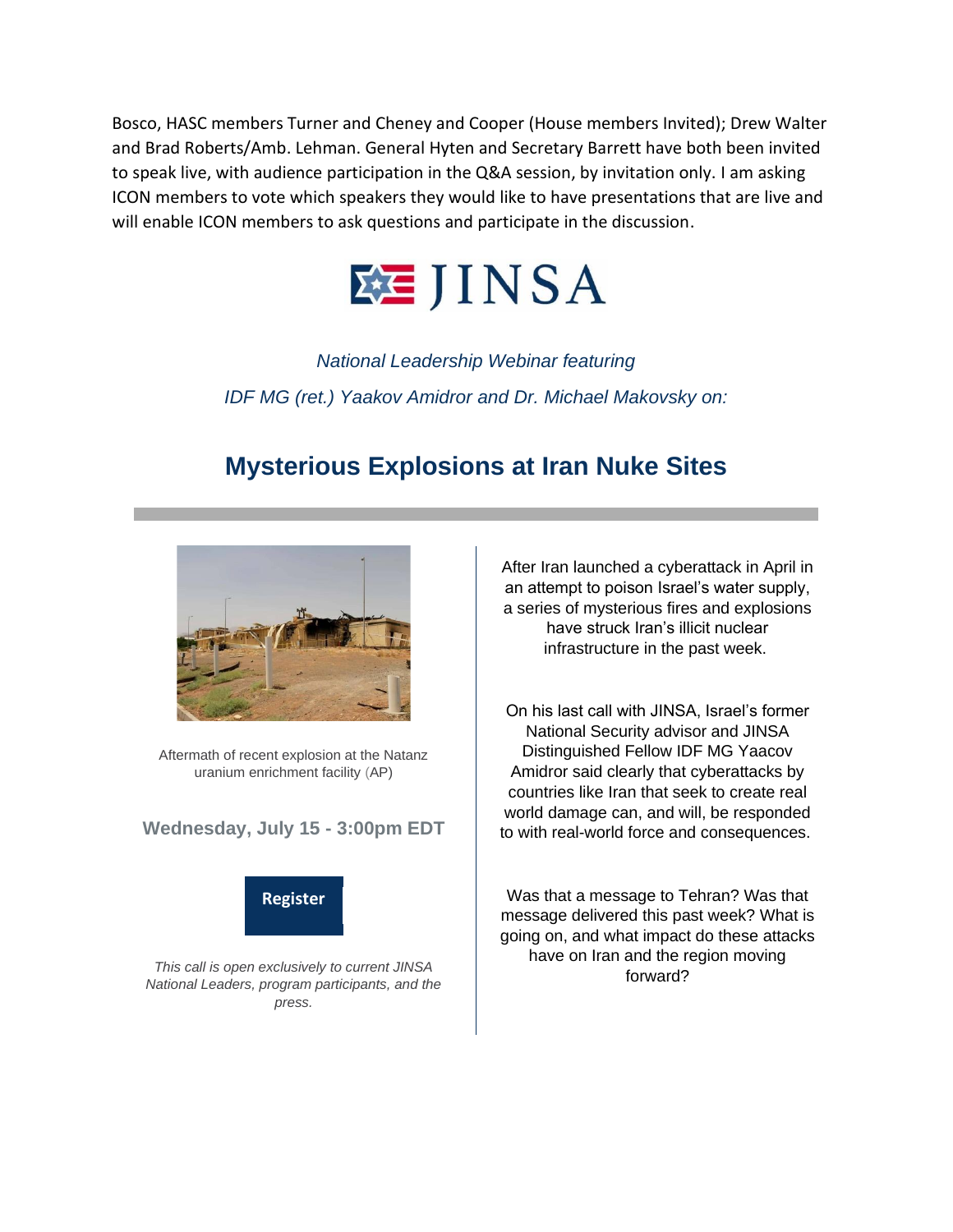

A Fireside Chat with Under Secretary Ellen Lord

ronaldreaganinstitute.org

The Ronald Reagan Institute's Center for Peace Through Strength invites you to join us for a virtual fireside chat with Under Secretary of Defense for Acquisition and Sustainment Ellen Lord. In a conversation with Reagan Institute Director Roger Zakheim, Ms. Lord will discuss U.S. defense policy in the era of COVID-19, the national security innovation base, and how flat defense budgets will impact the Pentagon. This event is an extension of programming from the Reagan National Defense Forum.

# Thursday, June 16th

12:00pm ET - 1:00pm ET *RSVP for viewing information*

The Center for Peace Through Strength (CPTS) promotes President Reagan's belief that a strong American military is essential to securing peace. CPTS supports the Reagan Institute's National Security Innovation Task Force, the annual Reagan National Defense Survey, and the Reagan National Defense Forum held each December at the Reagan Library in Simi Valley, CA.

[Register](https://nam03.safelinks.protection.outlook.com/?url=http%3A%2F%2Fclick.reply.reaganfoundation.org%2F%3Fqs%3Dbc26474caa0d617e5da7a978fb166ef653f74bb8ed6fcbf9708bcc2a303a1cba99ea2142646e01f073651a8464cbc19823cc24c48d650c48&data=02%7C01%7C%7Ca5d53fd565224b766dbc08d8243edea8%7Cf859a9b6f0be470bab687d418ac3866c%7C0%7C0%7C637299199735416367&sdata=OVgQTZ9uhml5VGOZb5v%2BaeJ1QjuJ8DGTDZFQKNC9rWI%3D&reserved=0) Here **[Biography](https://nam03.safelinks.protection.outlook.com/?url=http%3A%2F%2Fclick.reply.reaganfoundation.org%2F%3Fqs%3Dbc26474caa0d617e417cadac49f37f6fde9980a02c847579cd61bc44683ef3743e2da531c34e1a17a576992ab4e46688d32932fa8f7796ca&data=02%7C01%7C%7Ca5d53fd565224b766dbc08d8243edea8%7Cf859a9b6f0be470bab687d418ac3866c%7C0%7C0%7C637299199735426362&sdata=Gxqiv%2BvrdLUsWQF6drYyk4m41xkrchz93pQacf6xRro%3D&reserved=0)** 

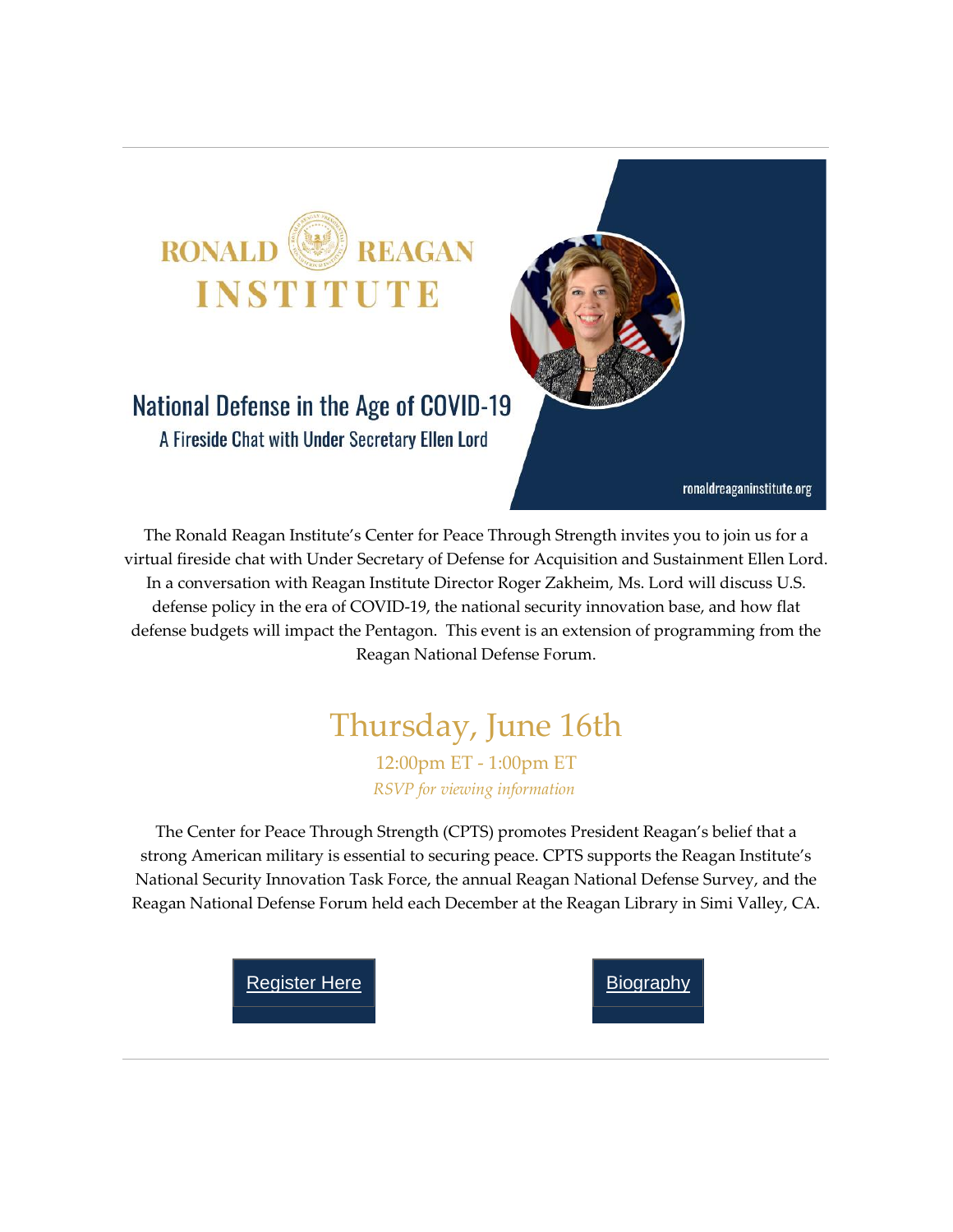### **New People on the NSC and in the Administration**

The White House has tapped Ryan Tully to be the top Europe and Russian official on the National Security Council, the fifth person to hold the job in three and a half years, according to two people familiar with his hiring.

Tully, who assumes his new role on Monday, is currently the senior adviser for arms control and deputy senior director for the council's directorate on weapons of mass destruction, where he helped lead policy on counterproliferation and biosecurity.

The job of senior director for European and Russian affairs at the White House has seen rapid turnover in the last year. Tully replaces Tom Williams, who returned to the Defense Department on Friday after a two-year detail at the NSC. Other people who have held the role in the Trump administration include Fiona Hill and Tim Morrison, both of whom testified in the impeachment inquiry, and, briefly, Andrew Peek.

In his time at the NSC, policies Tully has worked to ban exports of component parts for Chinese telecom giant Huawei, the Trump administration's withdrawal from the Open Skies Treaty with Russia and efforts to punish Iran at the International Atomic Energy Agency for not properly disclosing nuclear material. He accompanied Marshall Billingslea last month to Vienna to assist the new special envoy for arms control's push for a trilateral arms control agreement between the U.S., Russia and China. Tully's promotion reflects the emphasis the Trump administration is placing on those issues, a person familiar with the staffing pick said.

Before joining the NSC in December 2018, Tully worked at the State Department, where he was senior adviser to the under secretary of State for arms control and international security. He also spent seven years working as a professional staff member on the Senate Intelligence Committee, where he worked on a number of issues, including Russia and Europe, counterproliferation, arms control and energy security.

From 2008 to 2018, Tully also served as a Navy reserve intelligence officer, where he has done work for the Defense Intelligence Agency, the Naval Criminal Investigative Service and at NATO.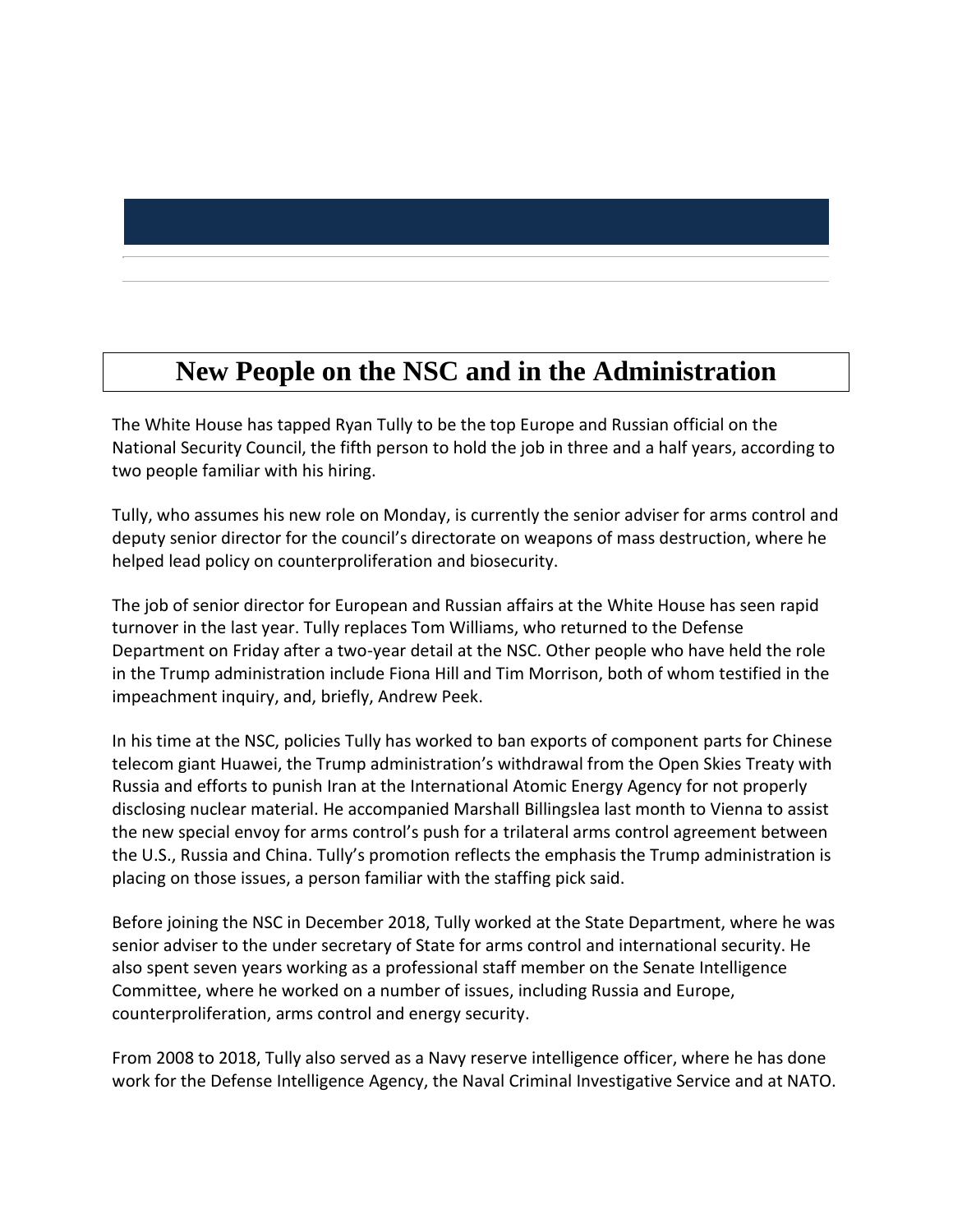In other staffing news at the NSC, Kash Patel recently returned to the NSC as senior director for counterterrorism, according to two administration officials.

Patel came back after a short stint at the Office of the Director of National Intelligence, where he was principal deputy to acting DNI Richard Grenell until former Rep. John Ratcliffe (R-Texas) got confirmed in late May.

### **1974 Strategic Stability and Arms Control, Senate Foreign Relations Committee, Secretary of Defense**

Witness: James Schlesinger: Major points made by The Secretary of Defense, March 4, 1074

Major Points by the Secretary:

Adopting a counterforce doctrine which the MMIII is suited for will not require the US to build more nuclear weapons and can in fact be done with fewer weapons. So counterforce is perfectly consistent with arms control.

The Soviet advantage built into the SALT I treaty "is more permanent" than the current US advantage of having MIRV, guidance and RV technology.

The Soviets have an ongoing nuclear development program which is "staggering to us in its size and depth", and thus when the Soviets acquire the improved guidance technology and exploit the throw-weight they are allowed under the treaty, "they could outclass US nuclear forces."

The USSR has something on the order of 10-12 million pounds of total ICBM throw-weight as compared to our own ICBM force of 2 million pounds throw-weight.

If the USSR then puts on each of their SS-18 and SS-19 missiles 10 warheads equivalent to our Poseidon, they could have on the order of 23,000-33,000 warheads.

On the SS-18 alone, they could have 8000 one-to-two megaton warheads.

Our massive retaliation doctrine has lost some credibility and having a more flexible response capability would bolster and make more credible deterrence.

It remains impossible for the Soviets to have high confidence that a first strike would be successful in disarming the United States. The evolution of a limited US hard-target kill capability will thus not be seen by the USSR as a first strike disarming preparation but as a flexible response capability. Schlesinger explain that even a first strike by the US would leave the Soviets with 280 surviving ICBMs with which to retaliate sufficient to destroy the US and European industrial base.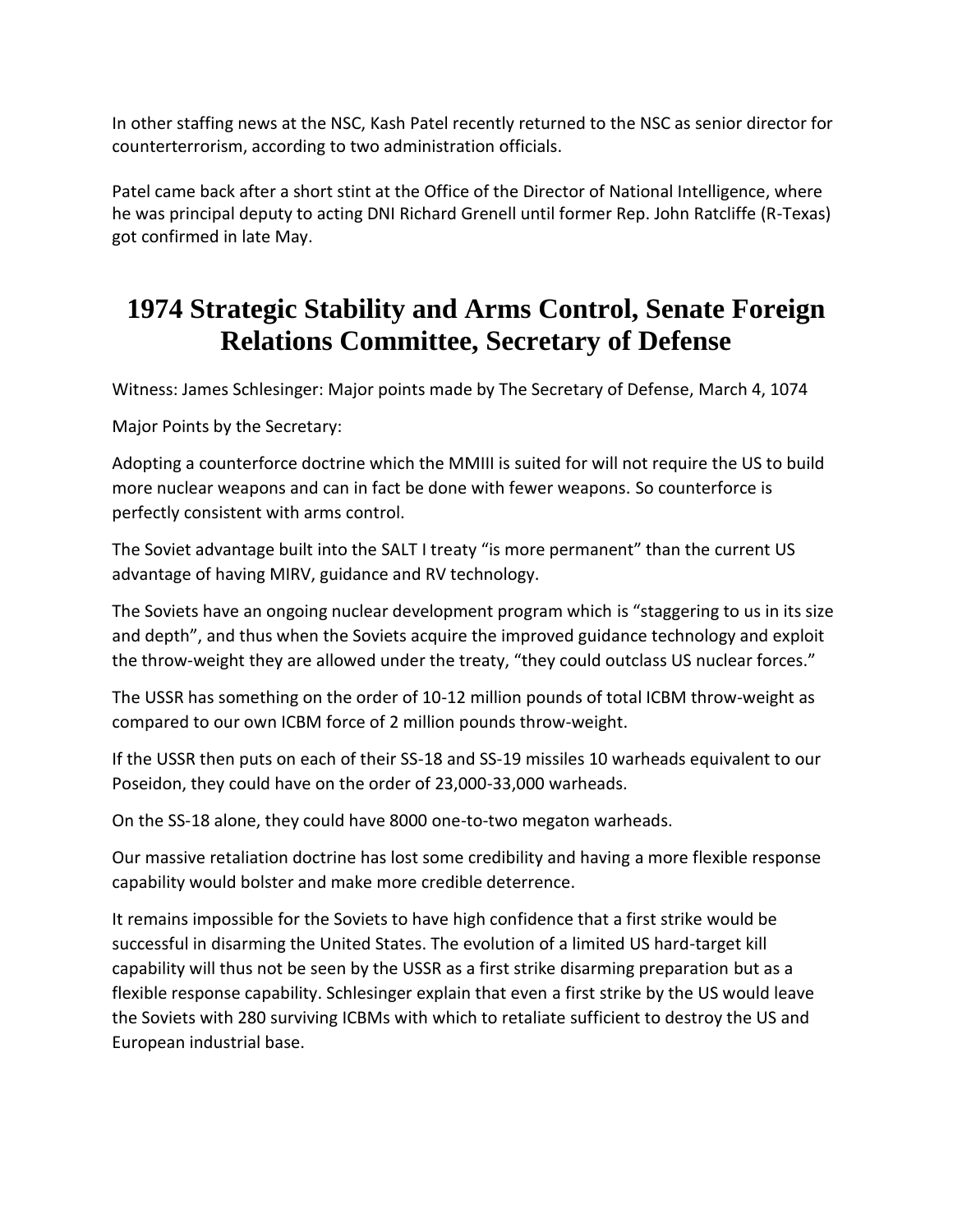On the other hand, built into the Soviet forces now is a major counter-force capability, a potential to achieve a disarming first strike which would be a dangerous notion in the head of any political leader.

The larger the forces of throw-weight are in the force of any country we end up with less degree of strategic stability. But we hope through the SALT process to restrain the growth of nuclear forces of both nations. At this time, the USSR force structure has dramatically changed since 1969, so that the strategic balance in the last 5 years is not what it had been from the period from 1949-roughly 1966. And given the size of these warheads and better accuracy later in the decade would provide the Soviet Union a major counter-force capability, causing a serious imbalance between the forces of the USSR and US.

While arms control groups believe a counterforce capability would provide the US an unrealistic perception that such strikes would be an acceptable policy option to pursue in a crisis or conflict.

If US forces came to seen as uncoupled from Western Europe, the danger would be the Soviets would seek to exploit such a division by engaging in dangerous aggression.

However, if one deals with the Soviet ICBM component alone, the growth of throw weights has the potentially for the sort of destabilization but "there will never be a powerful incentive for a strike against land-based strategic forces taken by themselves."

*And as for the option of eliminating our ICBMs, Schlesinger was clear: even as we place a higher proportion of our forces at sea, "I do not think we would be self-advised to eliminate the land-based component." This is underscored by there being "no possibility that a high confidence disarming first strike is attainable for either side, even against the ICBM components of the strategic forces on both sides, and certainly not against both sets of forces, SLBM's and ICBM's."*

### **NUCLEAR NEWS NOW**

## **NK poised to test submarine-launched ballistic missile: think tank**

[http://www.koreaherald.com/view.php?ud=20200708000808](https://nam03.safelinks.protection.outlook.com/?url=http%3A%2F%2Fwww.koreaherald.com%2Fview.php%3Fud%3D20200708000808&data=02%7C01%7C%7C23a794ce29de42c6617308d824df278c%7Cf859a9b6f0be470bab687d418ac3866c%7C0%7C0%7C637299888212658112&sdata=mpjNeHgYZCVe5A7pwDn7tkIDWm1BM8APt8GtTfhOwpQ%3D&reserved=0)

[By Choi Si-young](https://nam03.safelinks.protection.outlook.com/?url=http%3A%2F%2Fwww.koreaherald.com%2Fsearch%2Flist_name.php%3Fbyline%3DChoi%2BSi-young&data=02%7C01%7C%7C23a794ce29de42c6617308d824df278c%7Cf859a9b6f0be470bab687d418ac3866c%7C0%7C1%7C637299888212668106&sdata=pEYlnmQz2eIuLHUNx%2BKuxlUYbVeRKhGdHTFxneW%2Fs1o%3D&reserved=0) for the Kores Herald // Published : Jul 8, 2020 - 15:40 Updated : Jul 8, 2020 - 18:02

North Korea appears to be weighing the timing to test a submarine-launched ballistic missile as part of the aggression it threatened to stage last month, a think tank that is part of Seoul's Defense Ministry said Wednesday.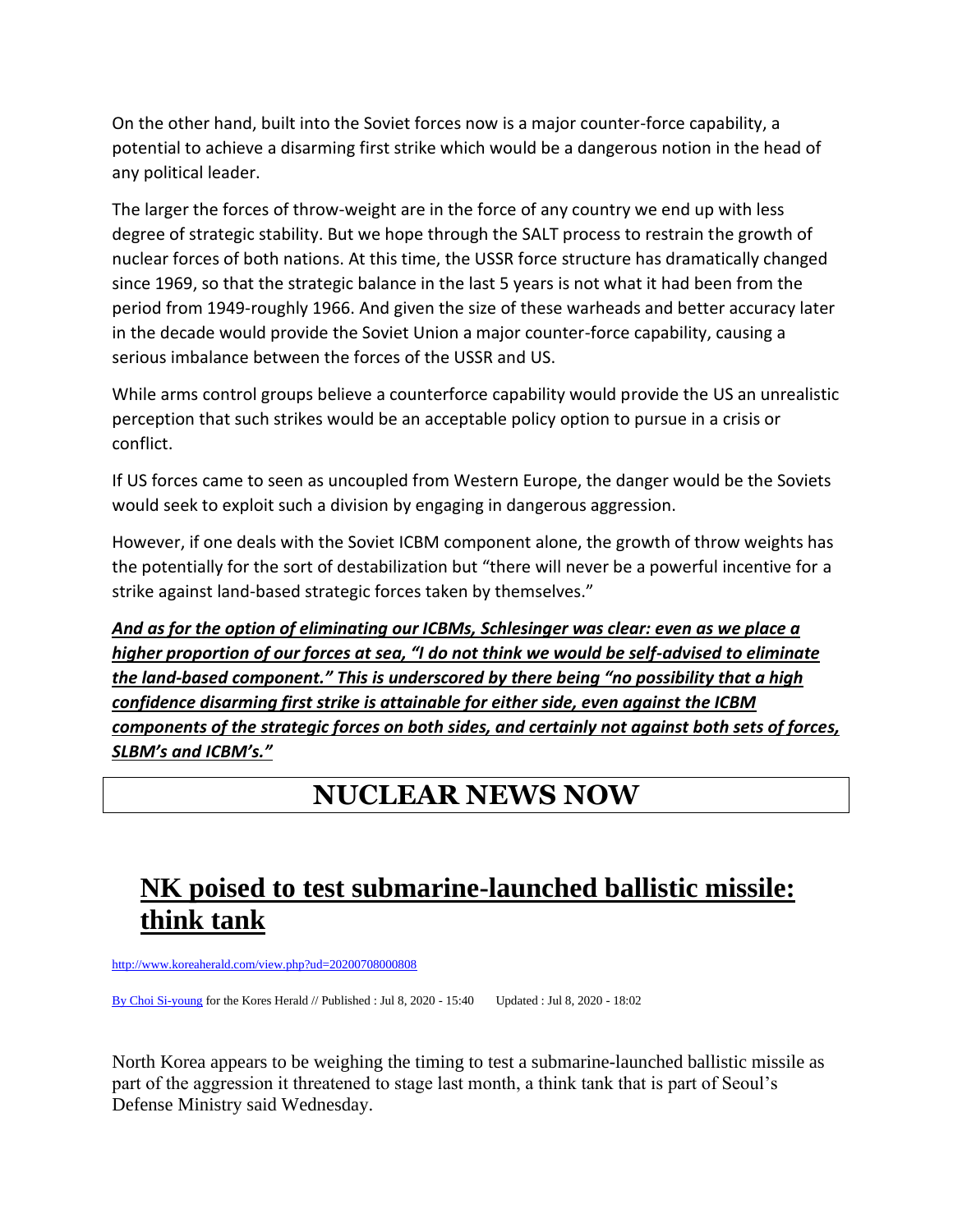"With an SLBM launch, Pyongyang could deliver strongest shockwaves it intends to the international community, while shunning the risk of being seen as defying the UN Security Council resolutions," the Korea Institute for Defense Analyses said in a report. The resolutions denouncing the North's weapons of mass destruction program so far have not specifically touched on SLBMs, it explained.

### **China dismisses US outreach on arms control talks saying it has 'no interest'**

[https://www.msn.com/en-us/news/world/china-dismisses-us-outreach-on-arms-control-talks-saying-it-has-no-interest/ar-](https://nam03.safelinks.protection.outlook.com/?url=https%3A%2F%2Fwww.msn.com%2Fen-us%2Fnews%2Fworld%2Fchina-dismisses-us-outreach-on-arms-control-talks-saying-it-has-no-interest%2Far-BB16y7TH%3Focid%3Dspartan-dhp-feeds&data=02%7C01%7C%7C23a794ce29de42c6617308d824df278c%7Cf859a9b6f0be470bab687d418ac3866c%7C0%7C0%7C637299888212678104&sdata=%2FQxS%2F%2BkAaWmvdE%2FzjwdnrIgAMIJH2%2FTX9jPEMSeb%2Bk4%3D&reserved=0)[BB16y7TH?ocid=spartan-dhp-feeds](https://nam03.safelinks.protection.outlook.com/?url=https%3A%2F%2Fwww.msn.com%2Fen-us%2Fnews%2Fworld%2Fchina-dismisses-us-outreach-on-arms-control-talks-saying-it-has-no-interest%2Far-BB16y7TH%3Focid%3Dspartan-dhp-feeds&data=02%7C01%7C%7C23a794ce29de42c6617308d824df278c%7Cf859a9b6f0be470bab687d418ac3866c%7C0%7C0%7C637299888212678104&sdata=%2FQxS%2F%2BkAaWmvdE%2FzjwdnrIgAMIJH2%2FTX9jPEMSeb%2Bk4%3D&reserved=0) 

By Nicole Gaouette and Jennifer Hansler, CNN // 1 hr ago

China issued a stinging response to a US statement Thursday that welcomed Beijing's willingness to engage in arms control talks.

## **China urges US to reduce nuclear arsenal**

[https://thehill.com/policy/international/china/506353-china-urges-us-to-reduce-nuclear-arsenal](https://nam03.safelinks.protection.outlook.com/?url=https%3A%2F%2Fthehill.com%2Fpolicy%2Finternational%2Fchina%2F506353-china-urges-us-to-reduce-nuclear-arsenal&data=02%7C01%7C%7C23a794ce29de42c6617308d824df278c%7Cf859a9b6f0be470bab687d418ac3866c%7C0%7C1%7C637299888212688093&sdata=uKnM64MnNy0SsAouoY7hf5F2GstlEAucVMAo1E6LkQ4%3D&reserved=0)

B[y John Bowden](https://nam03.safelinks.protection.outlook.com/?url=https%3A%2F%2Fthehill.com%2Fauthor%2Fjohn-bowden&data=02%7C01%7C%7C23a794ce29de42c6617308d824df278c%7Cf859a9b6f0be470bab687d418ac3866c%7C0%7C1%7C637299888212698087&sdata=gTWsSIZPKL30%2F%2Fi3Rq7oekHBMamKJRoNVKcPmQHNAoM%3D&reserved=0) for THE HILL // 07/08/20 09:38 AM EDT

Chinese officials said Wednesday that the country would gladly join trilateral nuclear negotiations with Russia and the U.S., provided that the U.S. is willing to reduce its nuclear arsenal to the scale of China's.

### **Trump Plan to Build Nuclear Bombs**

[https://www.bloomberg.com/news/articles/2020-07-09/trump-plan-to-build-nuclear-bombs-divides-a-scarred-factory-town](https://nam03.safelinks.protection.outlook.com/?url=https%3A%2F%2Fwww.bloomberg.com%2Fnews%2Farticles%2F2020-07-09%2Ftrump-plan-to-build-nuclear-bombs-divides-a-scarred-factory-town&data=02%7C01%7C%7C23a794ce29de42c6617308d824df278c%7Cf859a9b6f0be470bab687d418ac3866c%7C0%7C0%7C637299888212738065&sdata=NSi7N0GFPFvBWn3kJ7as0bW2zjOO9dXDi533lP6fGzc%3D&reserved=0)

B[y Ari Natter](https://nam03.safelinks.protection.outlook.com/?url=https%3A%2F%2Fwww.bloomberg.com%2Fauthors%2FATB37Z6gk7c%2Fari-natter&data=02%7C01%7C%7C23a794ce29de42c6617308d824df278c%7Cf859a9b6f0be470bab687d418ac3866c%7C0%7C0%7C637299888212748060&sdata=vcCVwQ%2F0OFraaRuLSsCXYgoUf2SM2mu2P7waRYmzm%2BM%3D&reserved=0) an[d Charlie McGee](https://nam03.safelinks.protection.outlook.com/?url=https%3A%2F%2Fwww.bloomberg.com%2Fauthors%2FAUy6D1q85wY%2Fcharlie-mcgee&data=02%7C01%7C%7C23a794ce29de42c6617308d824df278c%7Cf859a9b6f0be470bab687d418ac3866c%7C0%7C0%7C637299888212748060&sdata=h7YX%2BpQiSeNkb%2B%2BXFD2UdVa%2B5mxG3JjkHKcBtPIig60%3D&reserved=0) for Bloomberg News // July 9, 2020, 4:00 AM EDT

- Revamping plutonium 'pits' would bring jobs to South Carolina
- Enduring radioactive contamination adds to environmental fears

A factory along South Carolina's Savannah River produced tritium and plutonium for U.S. nuclear weapons during the Cold War, employing thousands of workers but leaving behind a toxic legacy of radioactive waste.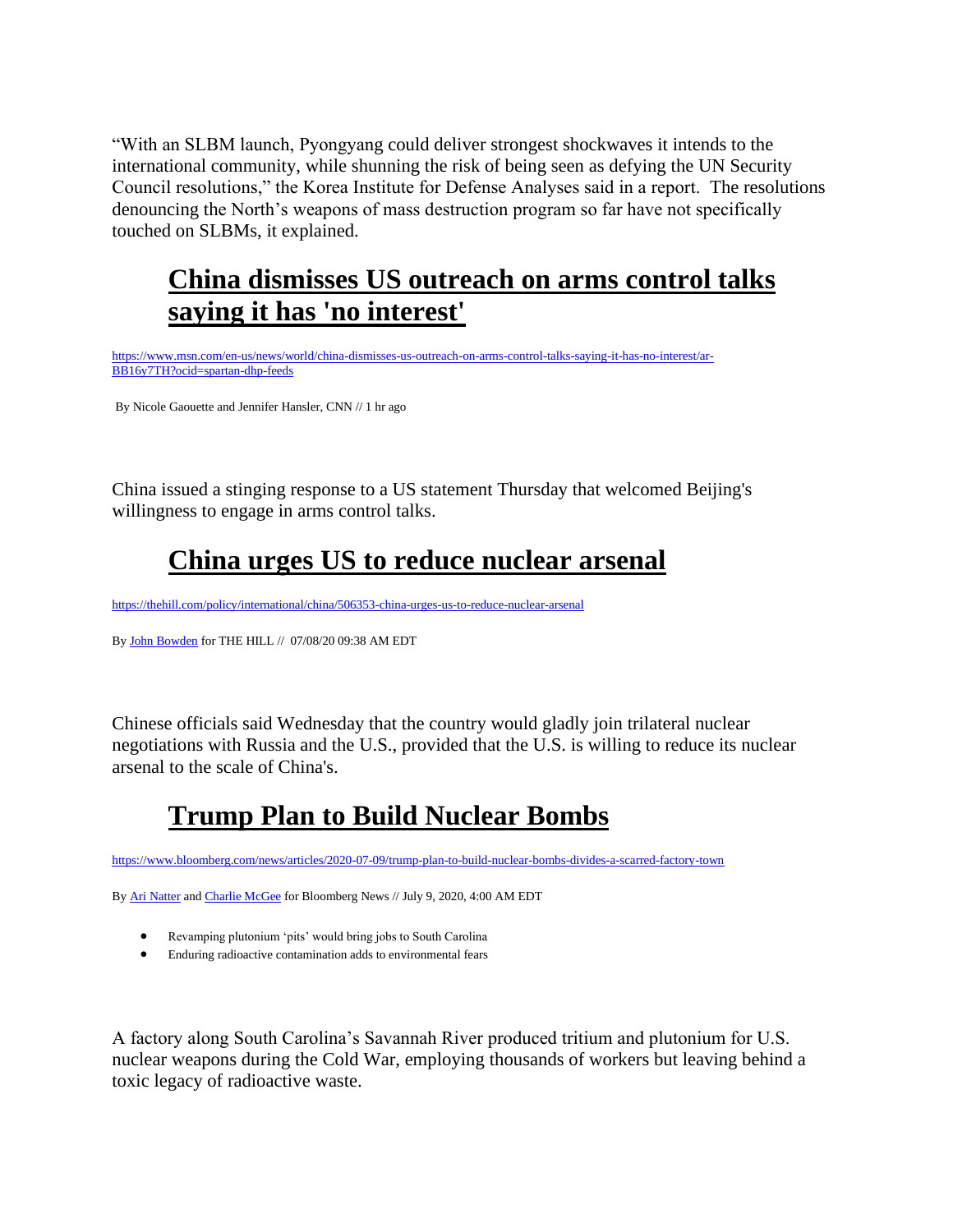## **UNCLE BOB LINDSETH SELECTED NEWS**

- 1. **Air Force Bases Need Space-Based Missile Defenses As Soon as Possible**
- 2. **Iranian Parliament to Debate Bill to Leave NPT Additional Protocol**
- 3. **U.S. envoy arrives in South Korea as North Korea rejects talks**
- 4. **North Korea talks tough as negotiator lands**
- 5. **China 'happy' to join nuclear talks if US cuts arsenal to matching level**
- 6. **Upgraded Nuclear Weapon Passes F-15 Test**
- 7. **House Bill Would Block Trumps Plan To Resume Testing Nuclear Weapons**
- 8. **Satellite Images Show Previously Undeclared Active North Korean Nuclear Facility**
- 9. **China challenges U.S. to cut nuclear arsenal to matching level**
- 10. **Communist China won't change — until its people and the West demand it**
- 11. **US believes China willing to talk about 'dangerous' nuclear arms buildup**
- 1. **FY21 NDAA Summary** (Attach'd Above 20 pgs)
- 2. **Energy Secretary Dan Brouillette fights to retain NNSA budget reins**
- 3. **Israel launches spy satellite, hints at role in Iranian nuclear fire**
- 4. **Iran Says It Is Negotiating 25-Year Bilateral Deal With China**
- 5. **Two U.S. aircraft carriers in the South China Sea; Air Force B-52 joins them**
- 6. **The Next Five Months Will Be The Most Dangerous in Generations**

### **Nuclear Policy: Whatever Happened to Common Sense? By Peter Huessy, July 7, 2020, Gatestone Institute**

- William Perry's proposals, in his new book, *The Button*, (1) ignore the current Russian and Chinese nuclear threats, (2) widely exaggerate the costs of US nuclear modernization and (3) would actually so upset the nuclear balance as to make a nuclear attack on the US more likely.
- For some strange reason, Perry does not ask for cuts from Russia or China, perhaps heralding a new faith-based arms control strategy? Both countries are completing massive nuclear modernization buildups. Putin's defense minister announced Russia's nuclear modernization would be nearly 90% complete by the end of 2020, while China is on pace to double its nuclear forces by 2030.
- At its peak, then, the complete nuclear enterprise would amount to 6- 7% of the defense budget to modernize, operate and maintain, while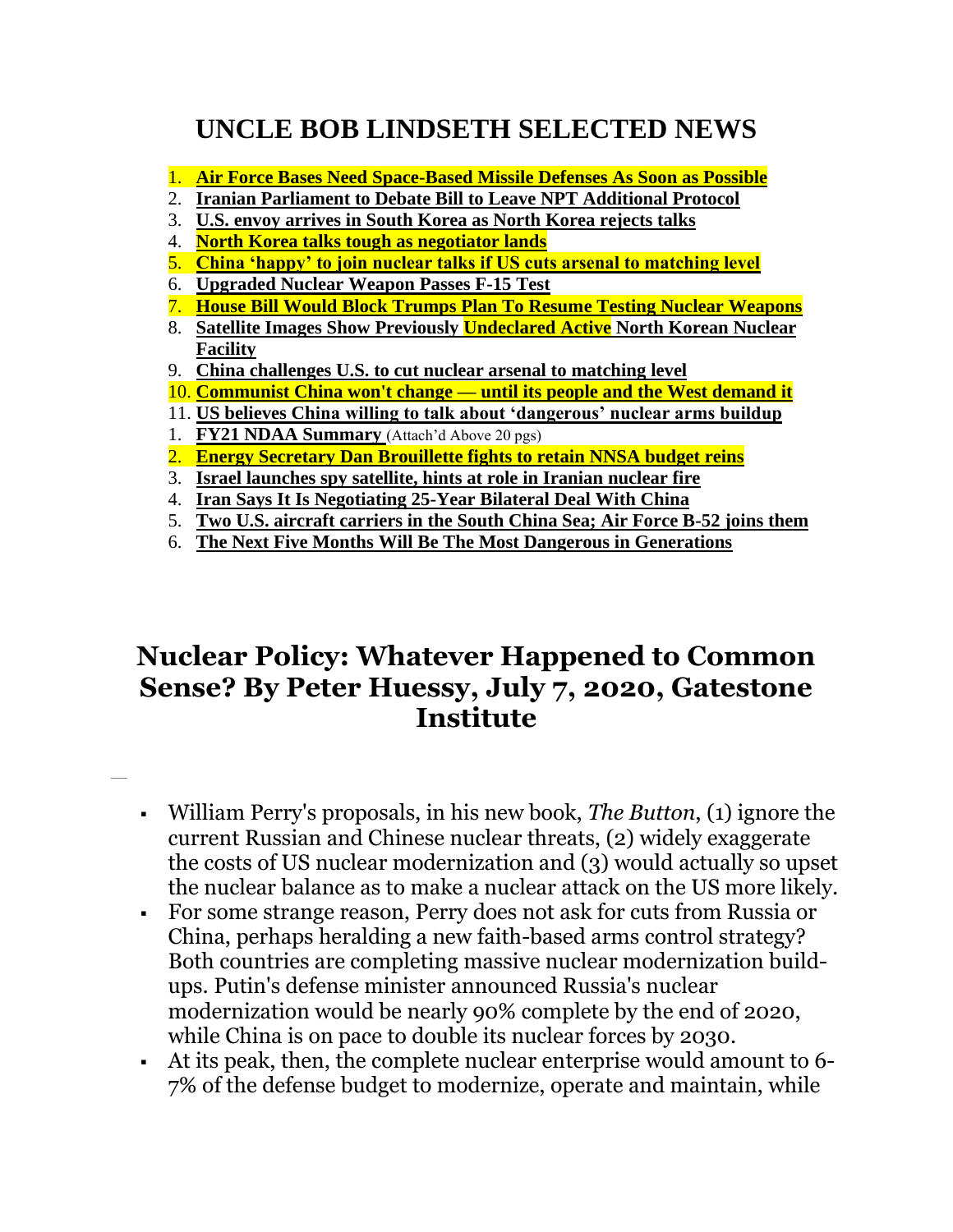modernization alone would be 3%. This still is some one-third of what it was at the height of the Cold War, when the US economy was far smaller and the defense budget a fraction of what it is today.

- As soon as the US eliminates its ICBM force, Russia and China will get back in the business of seeking to disarm the United States, one top admiral reminded Gatestone.
- In the new defense bill, the administration and Congress are building better missile defenses, including space-based sensors, and advanced national and regional systems. Combined with the newly initiated discussions in Geneva with the Russians on arms control measures, the US is on the right path.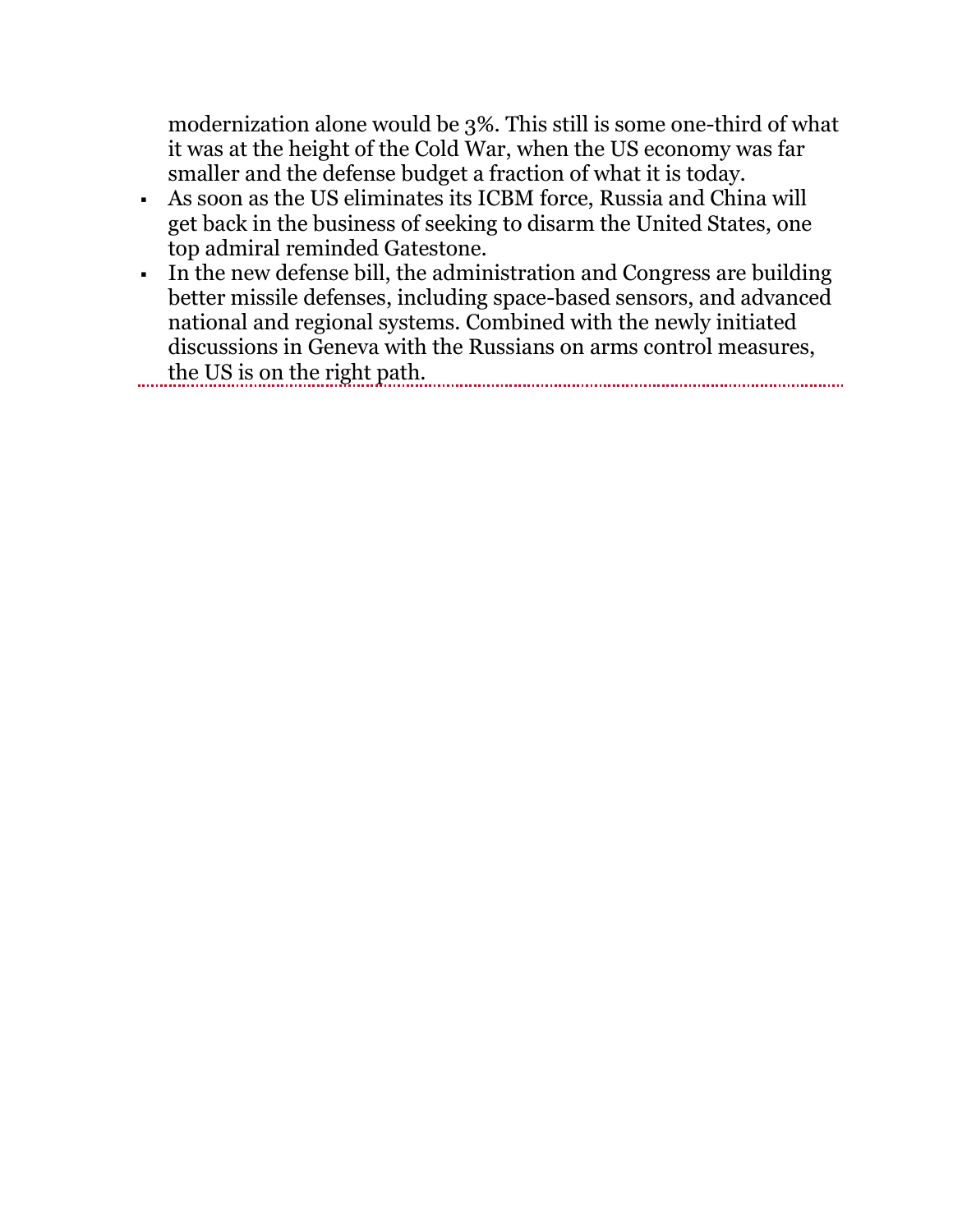

The new US Department of Defense nuclear handbook notes that since 1997, the US has not designed and built a single new nuclear armed missile, submarine or bomber, and will not do so until 2029 at the earliest. Pictured: The ballistic missile nuclear submarine USS Rhode Island. (Image source: U.S. Navy photo by Lt. Rebecca Rebarich)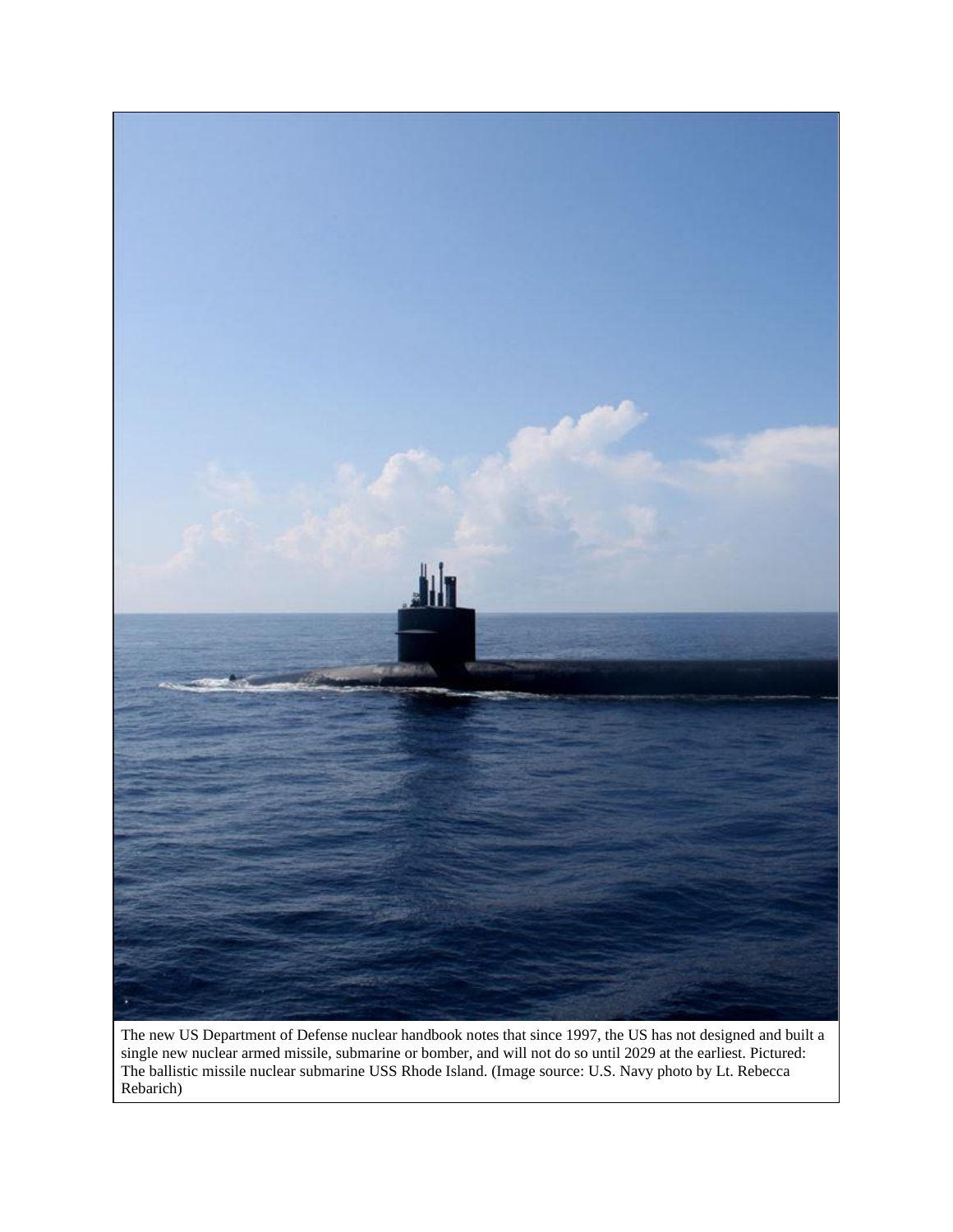Dr. William Perry is considered [one of the fathers of stealth aircraft;](https://www.csmonitor.com/1980/0825/082544.html) he started directing research on the B2 program when a senior official in the DOD back in the 1970s.

He later [became secretary of defense](https://www.politico.com/news/2020/06/04/mattis-clinton-perry-defense-301756) from 1994-1997 during the Clinton administration and was often seen in Ukraine at photo-ops where Soviet-era ICBM silos were eliminated, both between Russia and the USA, as part of the 1992 Nunn-Lugar and 1991 Start treaty.

Perry has a new book, *[The Button](https://thebulletin.org/2020/06/the-atomic-titanic-an-excerpt-from-the-button/)*, about US nuclear policy and his support for global nuclear disarmament. He makes numerous proposals that he claims will lessen nuclear dangers and bring us closer to global zero, the end state when presumably all nuclear weapons have been destroyed.

Unfortunately, his proposals are seriously misguided and his numerous assumptions about US nuclear deterrence are unfortunately plain wrong.

[His proposals](https://thebulletin.org/2020/06/the-atomic-titanic-an-excerpt-from-the-button/) (1) ignore the current Russian and Chinese nuclear threats, (2) widely exaggerate the costs of US nuclear modernization and (3) would actually so upset the nuclear balance as to make a nuclear attack on the US more likely.

He starts with pushing for the unilateral elimination of the US land-based Minuteman missiles, cutting the submarines that the US is acquiring from 12 to 10, and lopping off 25% of America's 100 new bombers while stopping all related cruise missile production.

The effect would be for the US to rely solely on one key technology -- submarines at sea -- for a timely deterrent, as bombers would take multiple hours to fly through heavy enemy defenses and then to find targets only long after nuclear conflict will have begun.

Russia, China, India, Israel and Pakistan all are moving to, or already possess, nuclear deterrent forces that are a Triad -- made up of submarines, bombers and land-based missiles -- which the US has maintained for 60 years. No major US nuclear adversary is moving to a single nuclear technology.

Moreover, nowhere does the author call for any nuclear armed adversary of the US to eliminate any of their current or projected nuclear forces. Such demands made only of the US.

[Perry further proposes](https://thebulletin.org/2020/06/the-atomic-titanic-an-excerpt-from-the-button/) to make the US cuts unilaterally, amounting at least to onethird, and possibly to more than one-half, of the US day-to-day on-alert nuclear deterrent.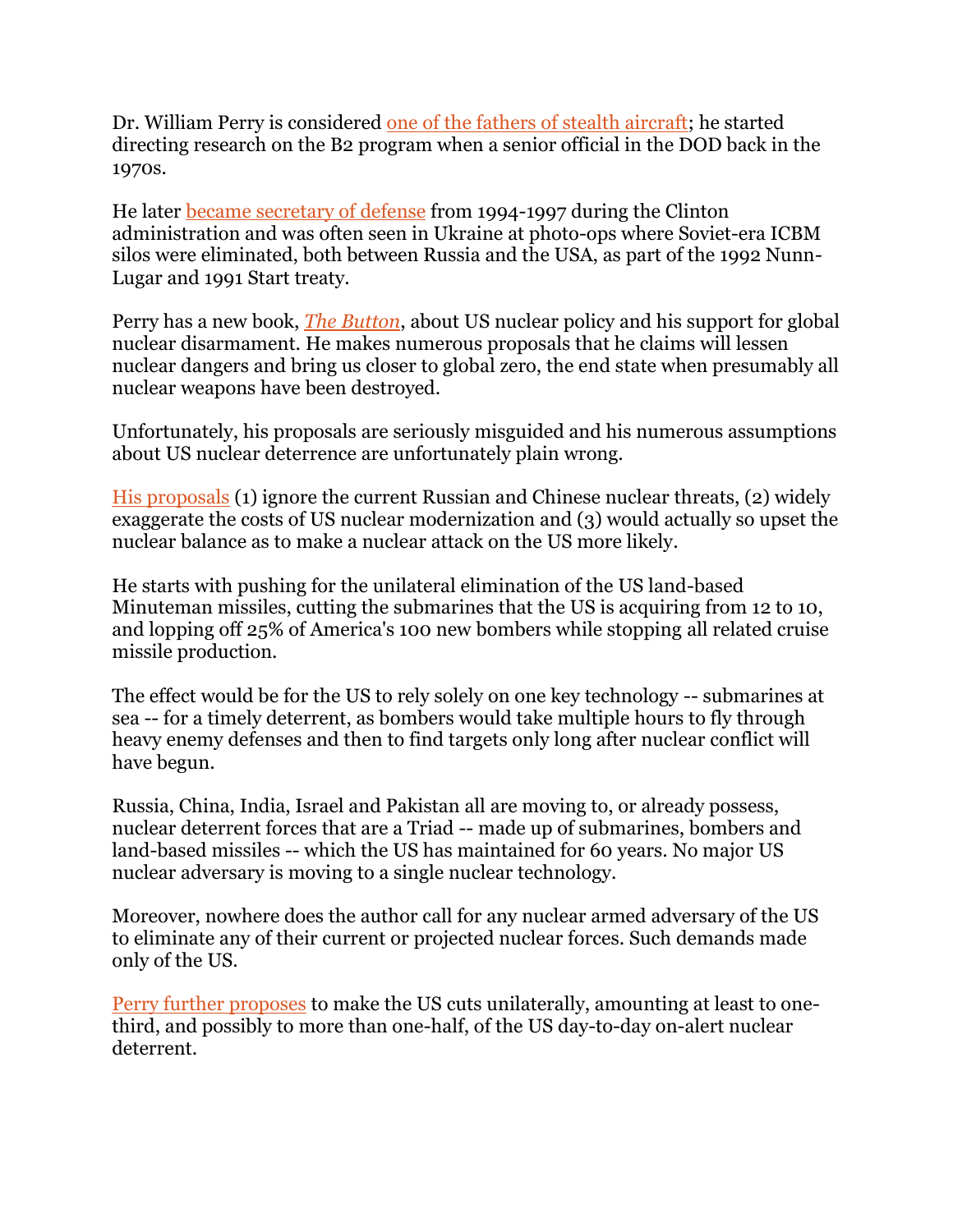For some strange reason, Perry does not ask for [cuts from Russia or China,](https://www.gatestoneinstitute.org/2071/united-states-eliminates-nuclear-weapons) perhaps heralding a new faith-based arms control strategy? Both countries are completing massive nuclear modernization build-ups. Putin's defense minister announced Russia's nuclear modernization would be [nearly 90% complete](https://sputniknews.com/military/202003251078706404-russias-nuclear-arsenal-to-be-87-modernized-by-end-of-2020--defence-minister/) by the end of 2020, while China is on pace [to double its nuclear](https://www.upi.com/Defense-News/2019/05/31/China-will-double-its-nuclear-warheads-in-next-10-years-DIA-chief-says/1621559319133/) forces by 2030.

By contrast, the new US Department of Defense nuclear handbook [notes](https://www.acq.osd.mil/ncbdp/nm/NMHB/index.htm) that since 1997, the US has not designed and built a single new nuclear armed missile, submarine or bomber, and will not do so until 2029 at the earliest.

For more than 30 years after the end of the Cold War, the US became so complacent, it apparently believed that its security would take care of itself.

The cost of nuclear deterrence is, of course, critical. But the land-based ICBMs Perry wants to discard do not cost \$150 billion, as he claims. According to USAF and industry studies, the ICBM leg of America's nuclear triad is the least costly to build and operate -- and at \$65 billion over 20 years, it is a bargain.

Moreover, the entire planned 30-year US nuclear modernization effort, overall, costs half of what it now costs just to operate and maintain the current legacy nuclear forces without any modernization at all. In short, old forces cost a lot to keep, and as these platforms are in danger of "rusting to obsolescence," modernization is an imperative.

Is this modernization affordable? Here [Perry's fuzzy math](https://thebulletin.org/2020/06/the-atomic-titanic-an-excerpt-from-the-button/) needs correcting. Even counting everything nuclear, the cost would be \$850 billion over 30 years, not the \$2 trillion claimed by Perry.

At its peak, then, the complete nuclear enterprise would amount to 6-7% of the defense budget to modernize, operate and maintain, while [modernization alone](https://www.gatestoneinstitute.org/14268/global-zero-nuclear-modernization)  [would be 3%.](https://www.gatestoneinstitute.org/14268/global-zero-nuclear-modernization) This still is some one-third of what it was at the height of the Cold War, when the US economy was far smaller and the defense budget a fraction of what it is today.

The key to Perry's push to get rid of America's ICBMs is his long concern that because America's ICBM silos are in known locations, the Russians, in a crisis, might strike them. Therefore, an American president who feared losing them would launch US missiles first. Perry has described this potential problem [as a "hair trigger"](https://www.defensenews.com/opinion/commentary/2016/04/01/nukes-icbms-and-unreasonable-fears-of-false-alarms/) phenomenon too dangerous to keep.

During the 75 years of the nuclear age, however, these American missiles have been on alert, ready to deter, for 65 million minutes, but not once has an American president ever ordered them launched. President John F. Kennedy, in fact, said the just-deployed nuclear-armed Minuteman missile force at the time of the Cuban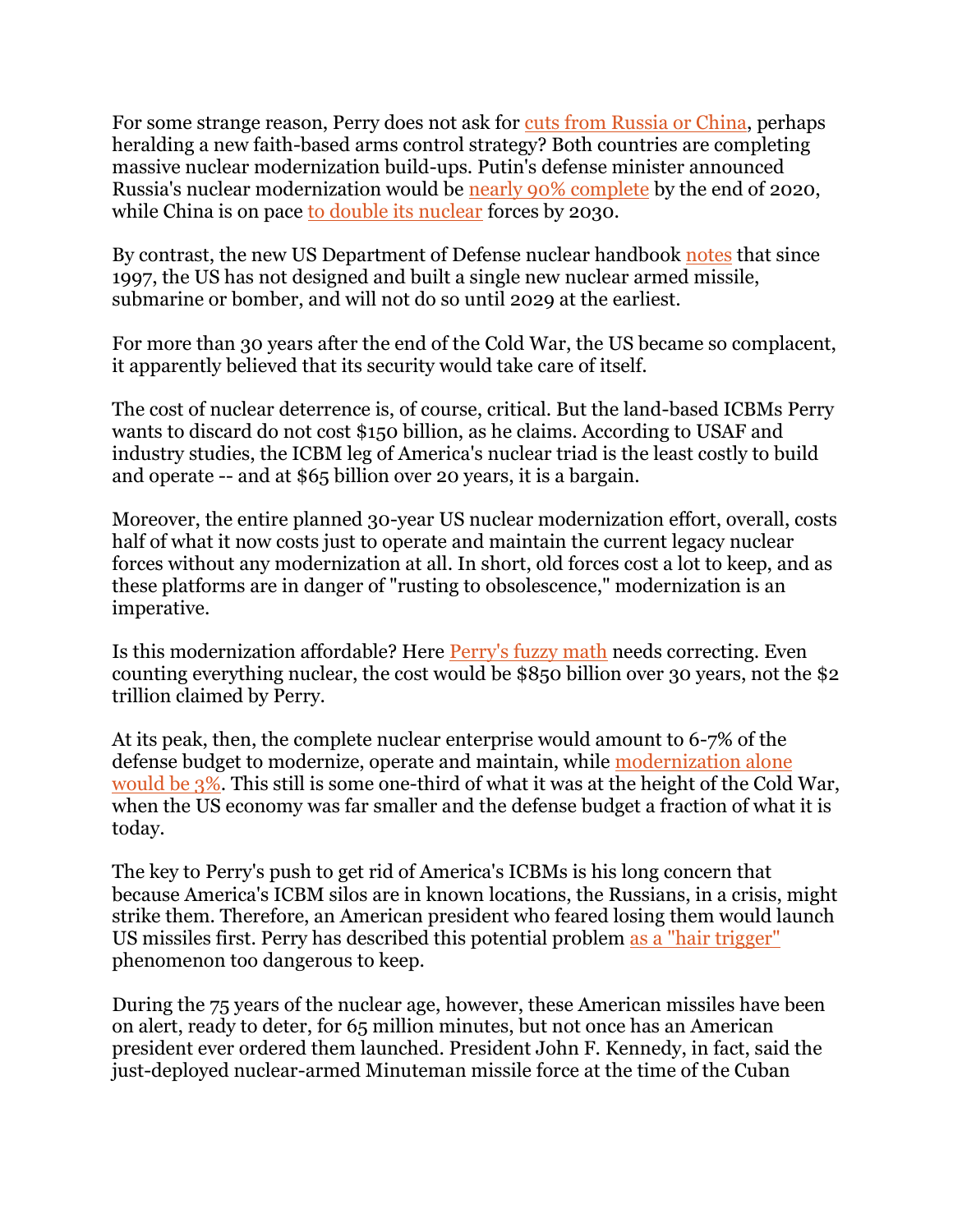missile crisis ["Was my ace in the hole"](https://americanprofile.com/articles/kennedy-calls-missile-program-the-nations-ace-in-the-hole/) that ended the crisis without any missiles having to be launched.

As the USAF Chief David Goldfein [explained](https://www.mitchellaerospacepower.org/aerospace-nation) recently, the 400 Minuteman missiles pose an insurmountable obstacle to the Russians: they cannot, with their current nuclear arsenal, effectively target *all* of them or avoid a certain retaliatory response from US bombers and submarines and surviving ICBMs, as the [Scowcroft](https://www.heritage.org/defense/report/one-cheer-the-scowcroft-commission)  [Commission report of 1983](https://www.heritage.org/defense/report/one-cheer-the-scowcroft-commission) concluded when supporting keeping America's ICBMs silo-based.

Although Perry says that such a Russian strike on US missile silos is not likely to occur, he nonetheless proposes that the US eliminate the ICBMs, apparently out of a concern that in a crisis, the Russians would attack the American ICBM silos first.

He also proposes to [hamstring US commanders.](https://www.gatestoneinstitute.org/13909/dangerous-nuclear-schemes) He pushes the adoption of a nofirst-use nuclear policy while still allowing Congress -- with one exception -- the power to fight wars if nuclear force is involved. His view seems largely postulated on a conviction that it is necessary to rein in the US, meanwhile doing nothing to curtail any real aggression by Russia and China.

Finally, Perry would reduce America's nuclear deterrent from more than 500 key assets to roughly a small number of submarines on patrol at sea, with America's other nuclear forces stationed at two submarine and three bomber bases. Altogether, the US would have fewer than 10 key nuclear assets. If they were eliminated, that would put the US out of the nuclear business. As soon as the US eliminates its ICBM force, Russia and China will get back in the business of seeking to disarm the United States, one top admiral reminded Gatestone.

In conclusion, Perry's idea of a nuclear-free world is simply not going to happen. One certainly does not get there through wishful thinking and initially disarming the US.

We would be wiser to [follow the lead of President Ronald Reagan,](https://www.gatestoneinstitute.org/15746/reagan-nuclear-legacy) who created a revolution in strategic affairs.

Reagan reversed the Carter administration's [failed policies](https://www.heritage.org/defense/report/carters-defense-budge) of near-zero nuclear force modernization. Carter agreed to arms deals that allowed huge increases (not reductions) in Soviet nuclear warheads and continued the ban on all US missile defenses. Reagan successfully fully modernized a more effective (and eventually smaller) nuclear force, all the while calling for both the deployment of global missile defenses and [verifiable](http://insidethecoldwar.org/sites/default/files/documents/GAC%20Report%20on%20Soviet%20Arms%20Control%20Compliance%20Practices%201958-1983%2C%20December%201983.pdf) major [reductions](http://insidethecoldwar.org/sites/default/files/documents/GAC%20Report%20on%20Soviet%20Arms%20Control%20Compliance%20Practices%201958-1983%2C%20December%201983.pdf) in nuclear arms -- to a Russia in severe economic decline. That is how he [ended the Soviet empire](https://www.heritage.org/defense/commentary/lesson) and won the Cold War.

President George W. Bush ("43") unburdened the USA of the ABM treaty in 2002- 2003, and, surprisingly, the subsequent Moscow and New Start nuclear deals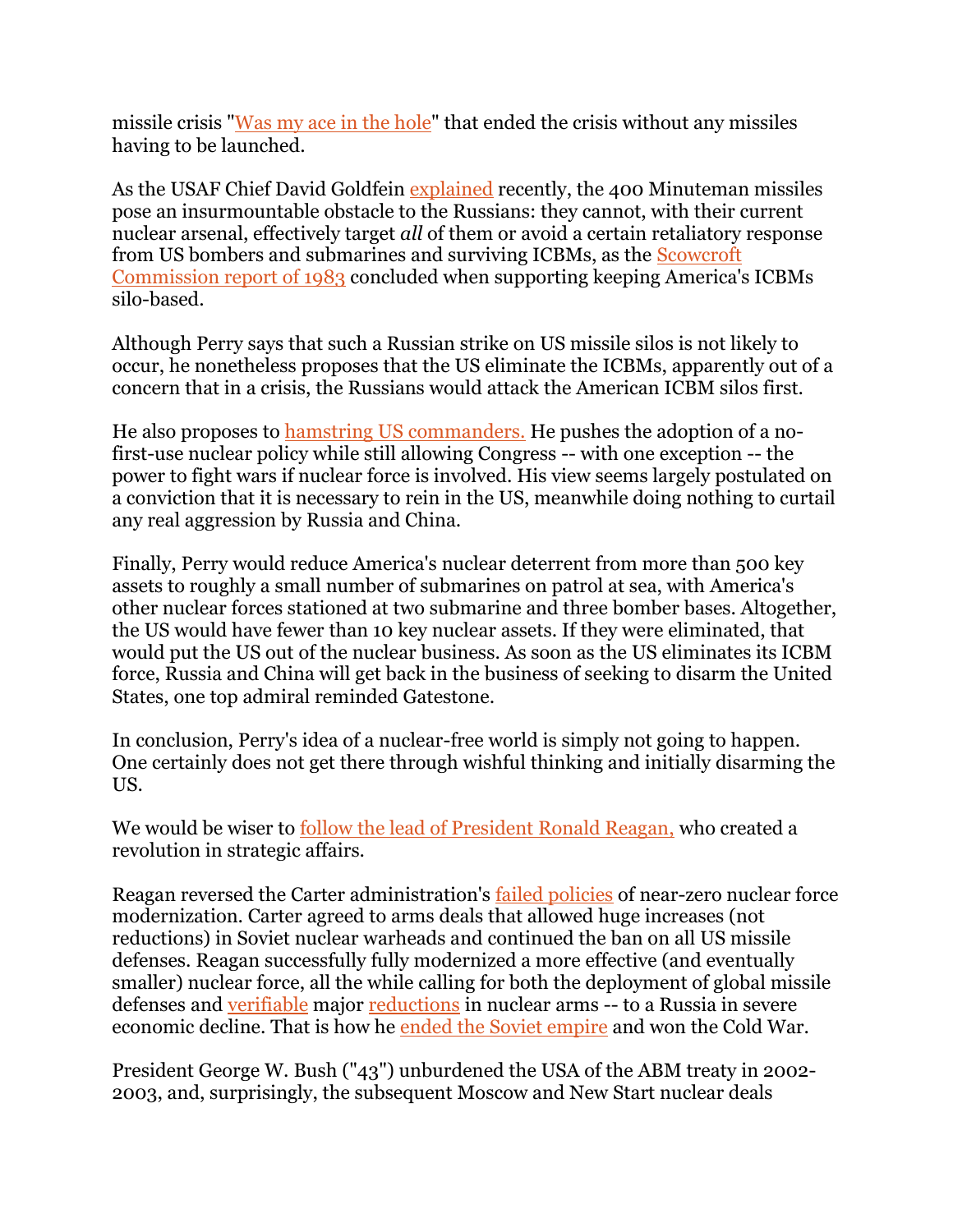followed, reducing nuclear warheads by another 70%. The surprise was that despite near the [universal conventional wisdom](https://www.brookings.edu/research/the-future-of-u-s-russian-arms-control) and "expert" opinion that US missile defenses were incompatible with arms reductions, Bush both secured reductions and built defenses.

Reagan's "Peace through strength" was not just a slogan. [It was a strategy.](https://www.gatestoneinstitute.org/15746/reagan-nuclear-legacy) "Trust but verify" was a [serious response to Soviet cheating.](https://nsarchive2.gwu.edu/NSAEBB/NSAEBB60/)

The good news is that the US today is once again following President Reagan's lead.

The Senate Armed Services Committee last month overwhelmingly passed the defense bill by a vote of 25-2, which included \$8.5 billion for a new strategic B-21 bomber, new Columbia-class submarines and a new land-based missile -- exactly what the administration requested.

In addition, in the new defense bill, the administration and Congress are building better missile defenses, including space-based sensors, and advanced national and regional systems. Combined with the newly [initiated discussions](https://nam03.safelinks.protection.outlook.com/?url=https%3A%2F%2Fwww.voanews.com%2Fs3%2Ffiles%2Fstyles%2Fsourced%2Fs3%2Fafp-image%2F2020%2F06%2F778720a760166e56c084936ebb1395690ecee469.jpg%3Fitok%3DuN3H4ozI&data=02%7C01%7C%7C49e1561e32884904d7cf08d8192a9c98%7Cf859a9b6f0be470bab687d418ac3866c%7C0%7C0%7C637287018121021315&sdata=TYrWk5aUvt85PMwT8tCUbwycfPHh8ednQfu7PGEi1BY%3D&reserved=0) in Geneva with the Russians on arms control measures, the US is on the right path.

*Peter Huessy is Director of Strategic Deterrent Studies at the [Mitchell Institute.](https://www.mitchellaerospacepower.org/) He is also senior consulting analyst at Ravenna Associates, a strategic communications company.*

## **https://www.gatestoneinstitute.org/16180/nuclear-policycommon-sense**

**July 9, 2020, Peter Huessy on Secure Freedom Radio speaking on the subject Iran's nuclear ambitions, the future of the JCPOA and the arms embargo. <https://simplecast.com/s/10d92acd>**

**DRAFT Report: The History of Strategic and Crisis Stability: The Role of ICBMs in US Deterrent Policy, 1956-2020 by Peter Huessy, Special Report for the ICON Team**

**What is Strategic Crisis Stability?**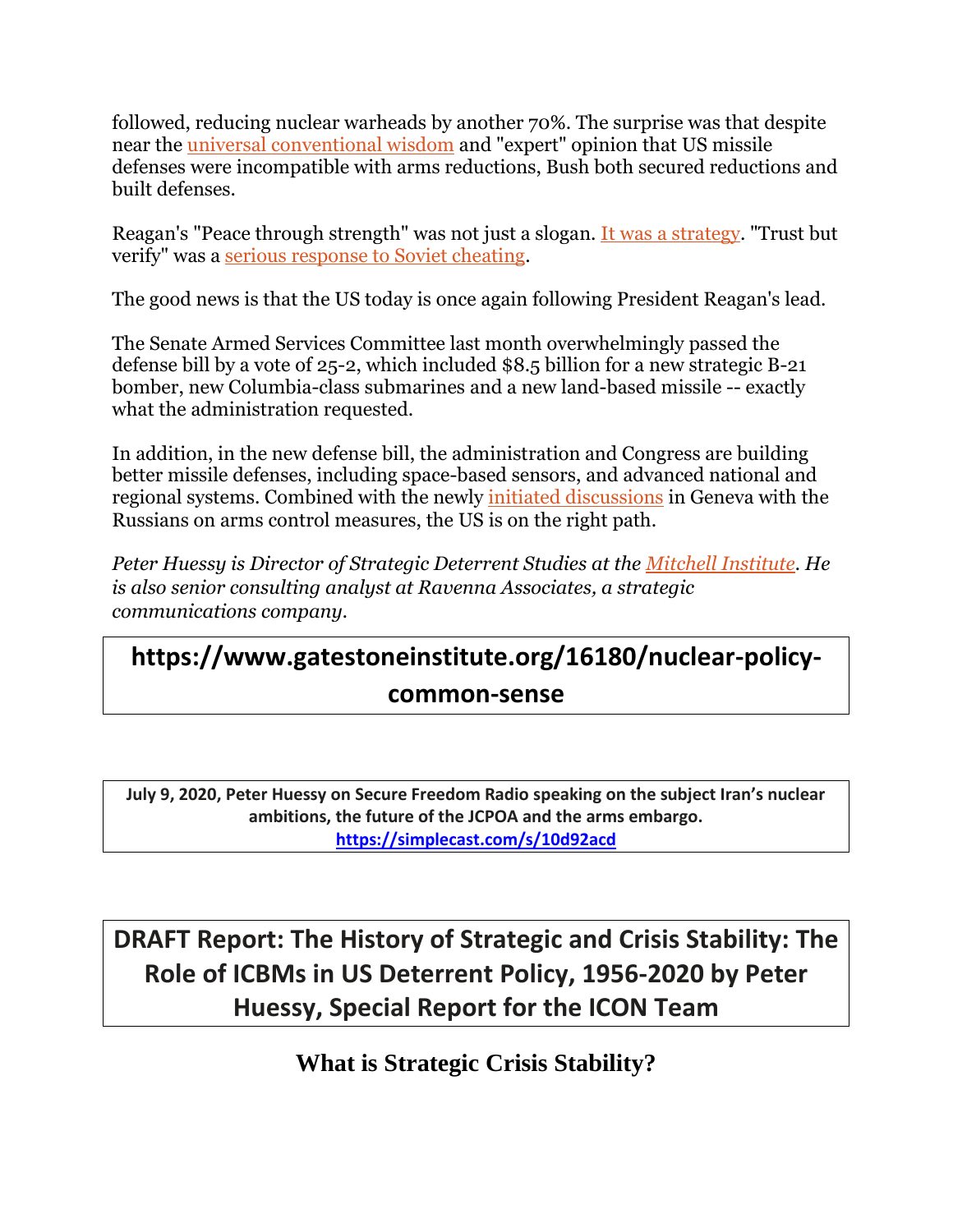Strategic crisis stability is often defined as the state of international affairs where we have successfully prevented an adversary of the United States from threatening or actually using nuclear weapons in a crisis or conventional conflict. Over the 75 years of the nuclear age, no adversary has used nuclear weapons against the Unite States. And despite the positive arms control developments where there has been a nearly 85% reduction in deployed strategic nuclear weapons by the United States and Russia since the 1991 Start agreement, the threat of such nuclear weapons use has risen recently, making crisis stability an emerging concern for US policy makers.

As the 2018 NPR explains, "Nevertheless, global threat conditions have worsened markedly since the most recent 2010 NPR, including increasingly explicit nuclear threats from potential adversaries. The United States now faces a more diverse and advanced nuclear-threat environment than ever before, with considerable dynamism in potential adversaries' development and deployment programs for nuclear weapons and delivery systems."

#### **Why is this important?**

For the USAF nuclear deterrence mission, it has become increasingly important to deter Russia and China from potentially using or threatening to use nuclear force in a crisis or conflict, in particular having to do with the US protection of our NATO allies in the Baltics and the protection of Taiwan and other western Pacific nations from aggression.

While in both scenarios, an attack by Russia or China using nuclear weapons against the US mainland is less likely, the use of nuclear weapons by such adversaries regionally including potentially using hypersonic speed missiles is growing.

To meet this challenge, the USAF needs to sustain its current Triad of nuclear forces, enhance missile defenses, improve our regional conventional capability, but in particular ensure the building of our new GBSD or land-based ICBMs and our B-21 strategic bomber. Without these upgraded and modern elements, the US strategic nuclear deterrent would "rust to obsolescence", the US deterrent would falter and be less credible, while emerging crises or conflicts could easily escalate to the nuclear level as our adversaries might not fear deteriorating US deterrent forces.

Effective U.S. deterrence of nuclear attack and non-nuclear strategic attack requires we ensure that potential adversaries not miscalculate the consequences of their nuclear first use, either regionally or against the United States itself. They must understand that there are no possible benefits from nonnuclear aggression or limited nuclear escalation.

As the 2018 NPR explained, "Correcting any such misperceptions is now critical to maintaining strategic stability in Europe and Asia. Potential adversaries must recognize that across the emerging range of threats and contexts: 1) the United States is able to identify them and hold them accountable for acts of aggression, including new forms of aggression; 2) we will defeat non-nuclear strategic attacks; and, 3) any nuclear escalation will fail to achieve their objectives, and will instead result in unacceptable consequences for them.

#### **Early Stability Concerns**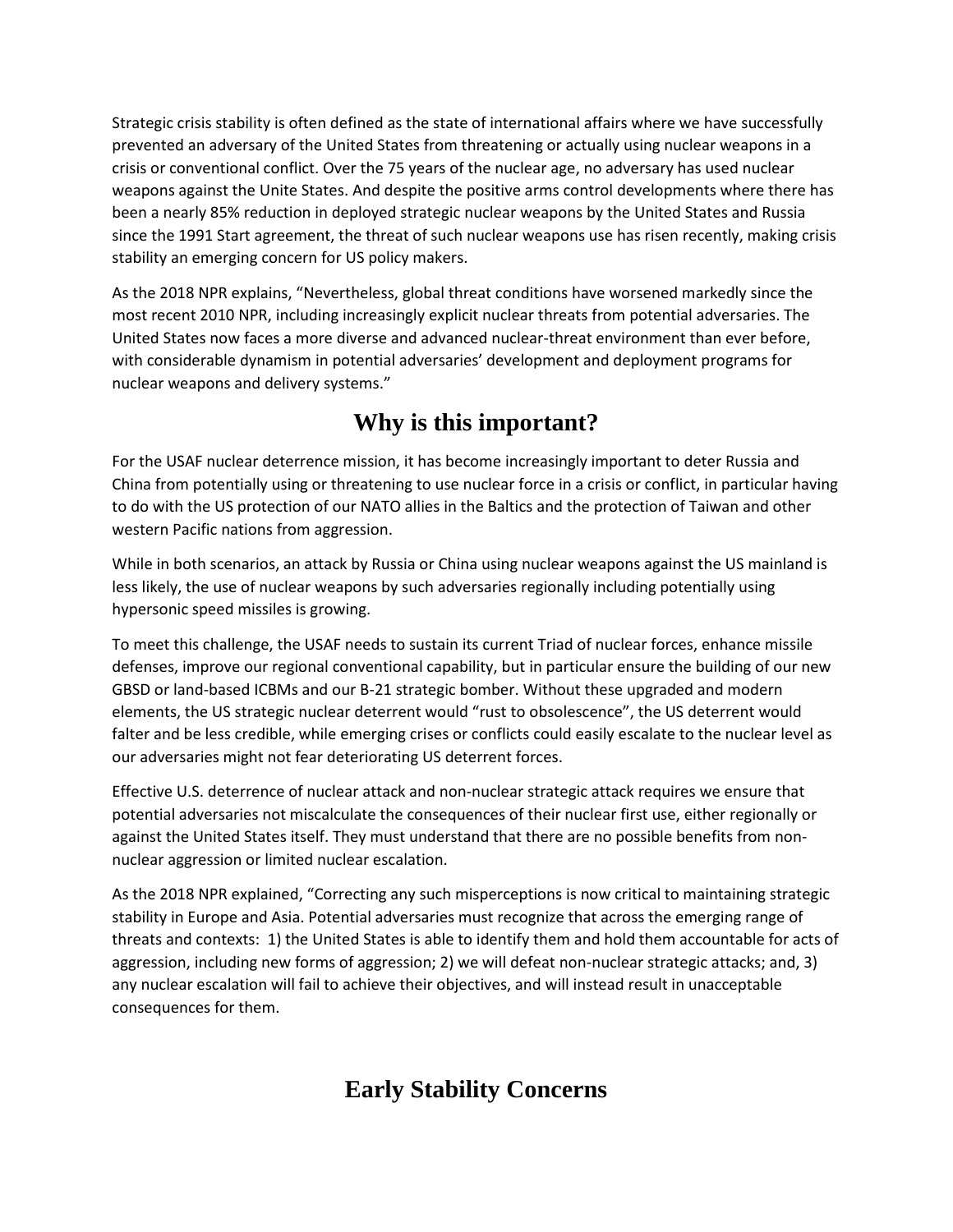Concerns over strategic stability are not new for the United States Air Force. For example, early on in the nuclear age an important USAF concern was whether the Soviet Union would attack the US nuclear forces early in a crisis in order to disarm the United States. While the US did have at the time some 1500 strategic bombers at dozens of military bases in the United States and worldwide, the nuclear gravity bombs for the strategic airplanes were held at only 14 bases in the United States. At a hearing before the Senate Armed Services Committee in 1956 during the Eisenhower administration, General Curtis Lemay, then Commander of the Strategic Air Command, expressed serious concern over this potential Soviet threat, explaining that the USAF could lose out if the Soviet Union took out the bases where the USAF bombs were stored.

Two crises early in the Kennedy administration highlighted strategic stability concerns. According to newly discovered archival material, Soviet general Secretary Khrushchev threatened to attack American conventional forces in Germany unless they were removed from Berlin. According to new research, Kennedy responded noting that would mean the US would have to use nuclear weapons against the USSR to stop such a threat. Apparently, Khrushchev thought better of attacking the American forces in Berlin but instead built the Berlin Wall.

The following year, Khrushchev again tried to bully the United States and placed nuclear armed missiles in Cuba. President Kennedy announced the presence of the missiles in Cuba on the same day as he also announced the first Minuteman missile doing on alert in North Dakota, Montana and Wyoming. As the President would later remark, "Minuteman was my ace in the hole" in pressuring Khrushchev to stand down and remove the nuclear armed missiles from Cuba.

Consequently, although it took a decade to materialize, the United States and the Soviet Union sought to create an "arms control" framework to better manage our nuclear arsenals so, ostensibly, crises such as occurred over Berlin and Cuba would not escalate into nuclear war and the end of civilization. The 1972 SALT agreement between President Nixon and General Secretary Brezhnev took three years to negotiate and while described as "arms control", the joint deal essentially endorsed a massive Soviet modernization and increase in Moscow's nuclear arsenal, to where by the end of the decade the USSR could deploy some 12,000 strategic weapons.

However, the genesis of the executive agreement came from the USSR concern over the possible US deployment of missile defenses, announced by US Secretary of Defense McNamara in 1967 as an objective of US policy to counter a then emerging Chinese nuclear threat. This possible deployment of missile defenses so worried the Soviets that immediately following the 1968 election, Brezhnev called the newly elected President Nixon and demanded that arms control talks begin but also include a ban on missile defenses.

While SALT as noted above "approvingly managed" a 500% increase in deployed Soviet strategic nuclear warheads, a companion ABM treaty eliminated all missile defenses for the United States except an allowed 100 interceptors around each nations Capitol or alternatively, an operational ICBM field. The USSR chose to defend Moscow, where upwards of 100 interceptors now the  $5<sup>th</sup>$  generation technology are deployed. Given that the decade of the 1970's, subsequent to the SALT and ABM deals, saw the expansion of the Soviet empire and a change in the Soviets favor of the "correlation of forces", strategic stability cannot be said to have "improved." Especially as the decade culminated in the 1978 Soviet invasion of Afghanistan and the 1979 fall of Iran to Islamic radicals.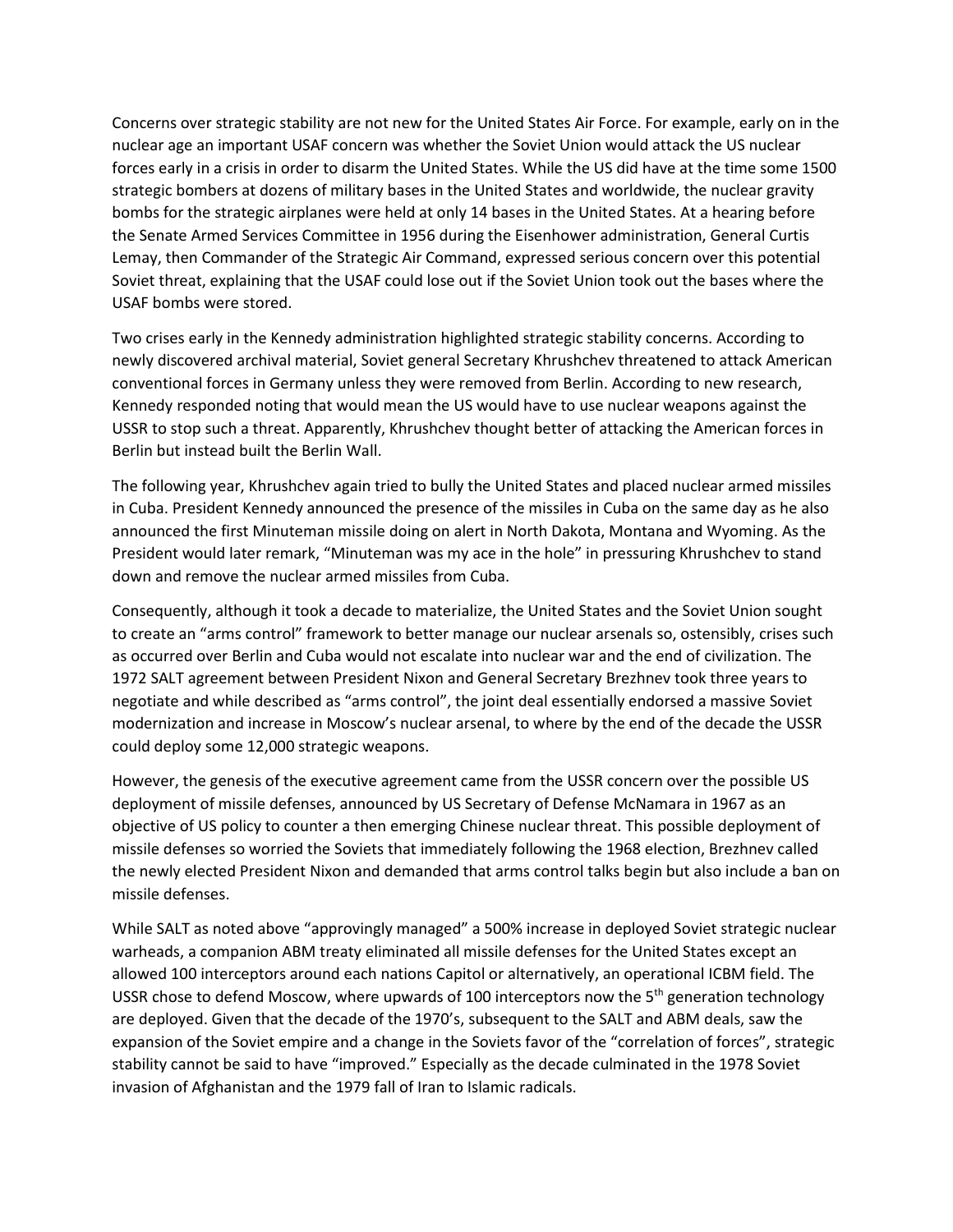#### **The Reagan Revolution**

Strategic stability concerns heightened during the Eagan administration as Soviet deployments of heavily multi-warhead missiles grew exponentially under the SALT I agreement as well as the SALT II treaty that while agreed to between the USSR and American leaders was withdrawn from the US Senate by President Carter after the Soviet invasion of Afghanistan.

Facing a very robust strategic nuclear buildup by the Soviets, and the deployment by Moscow of thousands of SS-20 nuclear armed medium range missiles in Eastern Europe and Soviet Asia, as well as the inheritance of a seriously degraded US military (commonly referred to as a "hollow army"), the Reagan administration embarked on a major shift in strategic policy. No longer would the US support a policy of peaceful coexistence and détente with the USSR. As an alternative, the US adopted a multipronged strategy, to actually take down the Soviet empire and end the Cold War on terms favorable to the United States and its allies.

Reagan jump started the economy with major tax rate reductions and regulatory reform, while also significantly increasing the defense budget. This also included a push for an across the board strategic nuclear deterrent modernization including building the Ohio class submarines and the C-4/D5 missiles, the Peacekeeper ICBM, the B1 and B2 strategic bombers along with their associated cruise missiles.

The administration then produced GLCM and Pershing missiles for the first time to deploy in Europe and Asia to counter Soviet SS-20s, with an alternative offered to Moscow of an elimination of all such medium range ballistic missiles (<550 kilometers), which came to be known as the zero-zero option that led to the successful ban on all such missiles in the 1987 INF treaty.

To further give the US leverage over the Soviets, Reagan also proposed in the fall of 1981 a plan to radically reduce the nuclear arsenals of the USSR and the US by at least 50%, and then further, while in March 1983, Reagan proposed an SDI program to eventually deploy missile defenses to further complicate Soviet attack plans and make less coercive Soviet missiles.

Reducing Soviet heavy and multi-warhead first strike-type weapons through arms control, building defenses to further complicate Soviet war plans, and modernizing US nuclear forces across the board together markedly improved the US strategic position in the world. As a result, the correlation of forces moved decidedly in the direction of the United States as Reagan seized the high ground of "peace through strength" as well as the arms control initiative in pushing for major reductions in nuclear weapons.

The Soviet missiles, especial the SS-18, was widely seen even by arms control groups, as a "first strike weapon" and highly destabilizing. As long ago as 1974, the then Secretary of Defense Melvin Laird told Congress that with the pursuit of such heavy missiles as the SS-18, capable of carrying upwards of 20+ warheads per missile, the Soviets were definitely going for a first strike disarming strike against the United States, "and of that there is no doubt."

Nearly twenty years later, START was finally agreed to by the newly created Russian Federation in 1991, and a follow on START II treaty was signed by President Bush and President Yeltsin in January 1993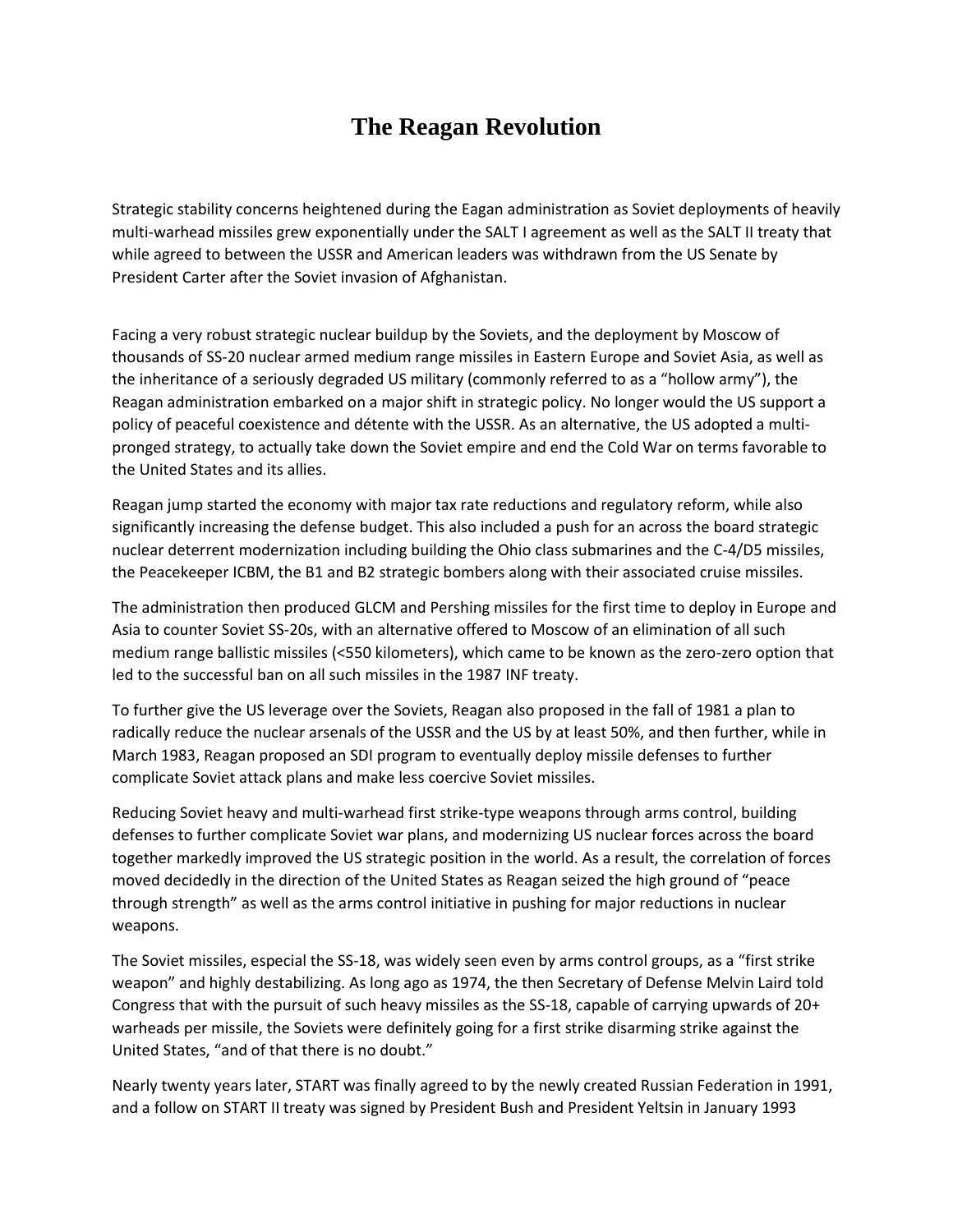which took the fifty percent cut of the START 1 and further reduced nuclear forces by an additional sixty percent.

However, key to stability concerns and mindful of Laird's earning decades ago, START II contained a critically important measure to improve strategic stability. The treaty while reducing overall countable, deployed strategic weapons to 3500, banned all multiwarhead land-based missiles, weapons widely seen as the lynchpin to Soviet plans to pre-emptively attack an adversary (the US) in the hopes of putting the United States out of the nuclear business.

Unfortunately, while START II was overwhelmingly approved by the US Senate in 1996, the Russian Duma in April 2000 while ratifying the agreement also insisted that the US had to also agree to keep all missile defense work in the laboratory and not deploy missile defenses, even to defend the United States against rogue state threats from the DPRK or Iran, for example. While Secretary of Defense Aspin in 1993 had killed most US missile defense work, particularly any space based elements considered by the previous administration, Congress had passed in 1998 legislation authorizing the US to proceed with a missile defense for the United States when technologically possible to defend against limited missile threats from North Korea, for example.

Though the Russian Duma placed a missile defense poison pill in their ratification document, the arguments within Russia against START II went considerably beyond missile defense concerns. For example, in 1996 firmer Soviet leader Gorbachev wrote in the New York Times that the ban on multiwarhead ICBMS contained in the treaty would force Russia to move increasingly to sea based nuclear forces which would in the former Soviet leaders view "bankrupt" Russia.

True, banning multi-warhead ICBMs makes it more expensive to build forces because at sea platforms cost more than ICBMs and a smaller percentage of submarine-based warheads are on alert compared to the close to 100% of land-based missiles. But such deployments are also markedly more stabilizing in that to use a high percent of such a deployed force would require the Russians to put at sea more of their day-to-day naval forces, an action readily seen by US warning satellites and thus giving the US time to put its own forces on higher alert and make more survivable, making any Russian plan to strike the US and take out our nuclear forces highly improbable and in fact in reality impossible. Thus, stability in a crisis would be strengthened.

Here one has to mention that the Russian signature on START II was Yeltsin, who spoke at the United Nations and endorsed not only START II and the ban on multi-warhead land based missiles, but also a parallel worldwide missile defense system—a global protection against limited strikes—to be initiated by the US and Russia together. Yeltsin obviously did not seek to maintain a Soviet-era first strike type arsenal as did the Duma and President Putin in 2000 when the Duma rejected that idea of combining stabilizing missile defenses and START II compliant forces.

The US Senate did not agree to such a constraint and thus ratified the START II treaty without placing any conditions on the treaty which was of course consistent with the language of the START treaty itself. With the Duma action in early 2000, however, the START II treaty was a dead letter, but later replaced by the 2002 Moscow treaty or SORT (Strategic Offensive Reduction Treaty) that went into effect in June 2003. While avoiding the extensive detail of other nuclear agreements and going into effect on the last day of the treaty on December 31, 2012, SORT did reduce nuclear forces to 2200 warheads while avoiding tying such reductions to a ban on missile defenses.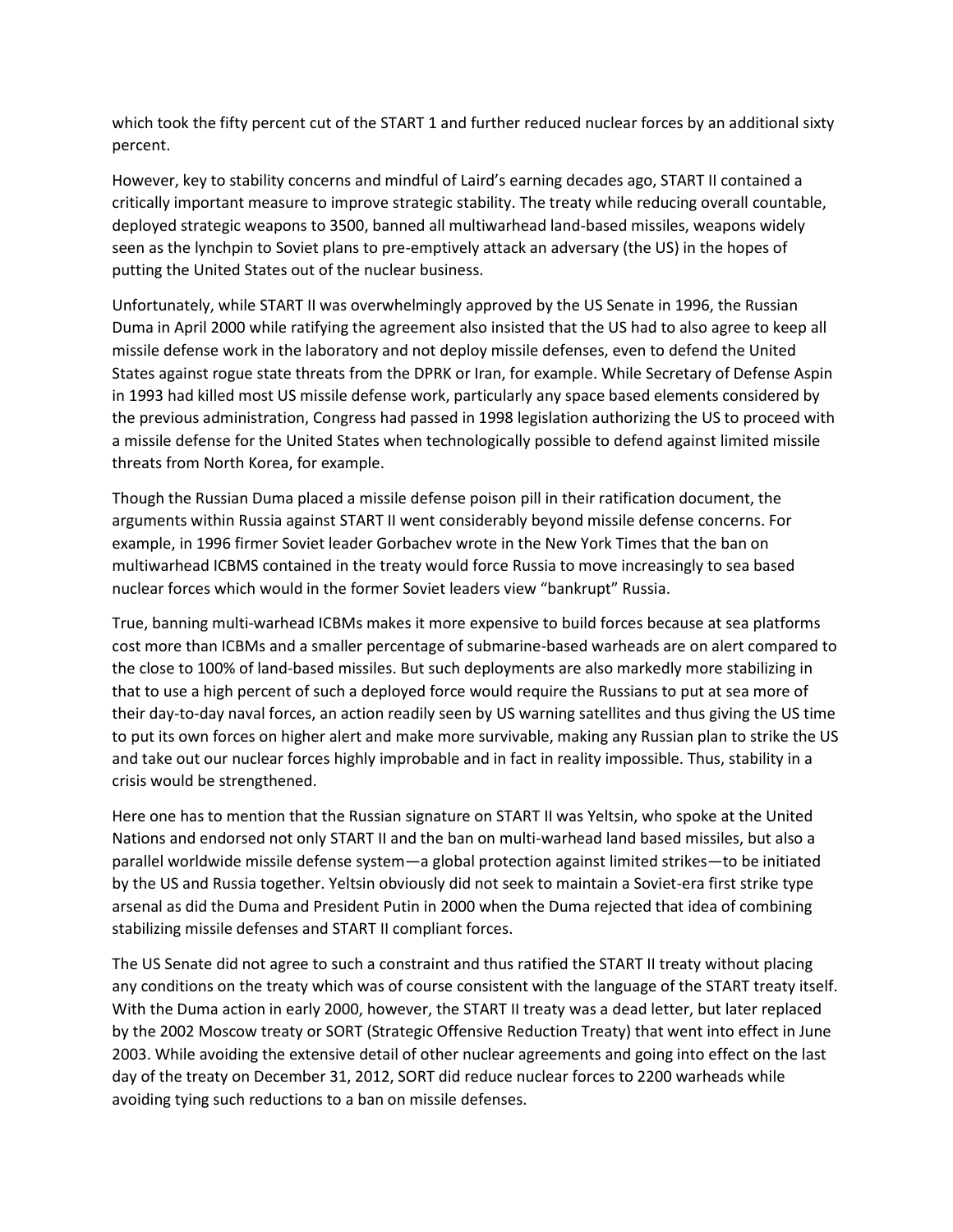In fact, while securing over a 70% reduction in deployed strategic nuclear weapons, the SORT treaty was accompanied by the near simultaneous US withdrawal from the 1972 ABM Treaty, which had all but banned missile defenses protecting the United States. Both the DUMA and United States Senate concurred with the new nuclear arms agreement.

Subsequently, the US began building an initial missile defense system in California and Alaska, which now includes 44 interceptors with plans to grow them to 66, while also seeking to deploy an underlayer of Navy Aegis ashore standard missile interceptors to further protect the continental United States from missile threats as well as space-based sensors to pick up enhanced missile threats especially those of hypersonic speed.

Additionally, in 2010, the Obama administration successfully negotiated another nuclear arms control deal with Russia. And with New Start, nuclear warheads were reduced to a notional 1550, although each of 60 allowed strategic bombers only counted as 60 warheads, even though fully loaded bombers would boost the deployed warhead total to around 2100-2200, but with the advantage that the expired START I verification measures would be replaced, albeit with significantly less effective verification measures dealing with mortal monitoring, telemetry rules, and accountable warhead loadings.

Now the issue facing the US is whether to extend the New START agreement an additional five years as allowed by the treaty, or to seek changes and improvements to the agreement, or to seek to bring China into the discussions to at the very least secure some transparency in Chinese nuclear forces and doctrine, which at this time is non-existent. In fact, the Chinese continue to assert they do not even deploy their nuclear warheads on their missiles, bombers or submarines.

#### **Future Considerations**

From over 2500 missiles and bombers to a cap of no more than 700 strategic deployed systems, and from 12,000 deployed nuclear warheads to some number between 1550-2200 warheads, the nuclear landscape between the US and Russia has markedly changed since the 1972 SALT agreement. However, with the failure of the ban on multi-warhead land based missiles and the uncertainty over how many warheads do the Russians and the Chinese deploy, strategic stability remains a critical concern of US policy makers and will impact the work of our USAF missileers and pilots for some time.

It may be that "arms control" as we know it has reached a certain limit where further reductions would have to eliminate one leg of the US nuclear Triad, and thus create heightened instability if for example the ICBM leg of the Triad is eliminated as some have proposed. In the absence of an additional arms deal, the US through its deployment policy has reached the extent to which it can demonstrate a commitment to stability. Our land-based missiles are all deployed with one-warhead; an ICBM upload capability is possible as a hedge against a possible Russian breakout, but to do so would require some 4 years to implement. Our submarines are deployed on a limited basis of a percent only being at sea on a day to day basis, while our bombers are not on alert nor are their bombs or cruise missiles loaded.

Although not addressed in this chapter of growing concern is the Russian adoption of a doctrine of "escalate to win", which we discuss more thoroughly in the chapter on CNI, or Conventional/Nuclear Integration. Here the Russian leadership has openly discussed the use of limited numbers of nuclear weapons in a crisis or early in a conventional conflict as a means of stopping the US from engaging and coming to the defense of our allies. In short, getting the US and its allies to stand down and surrender.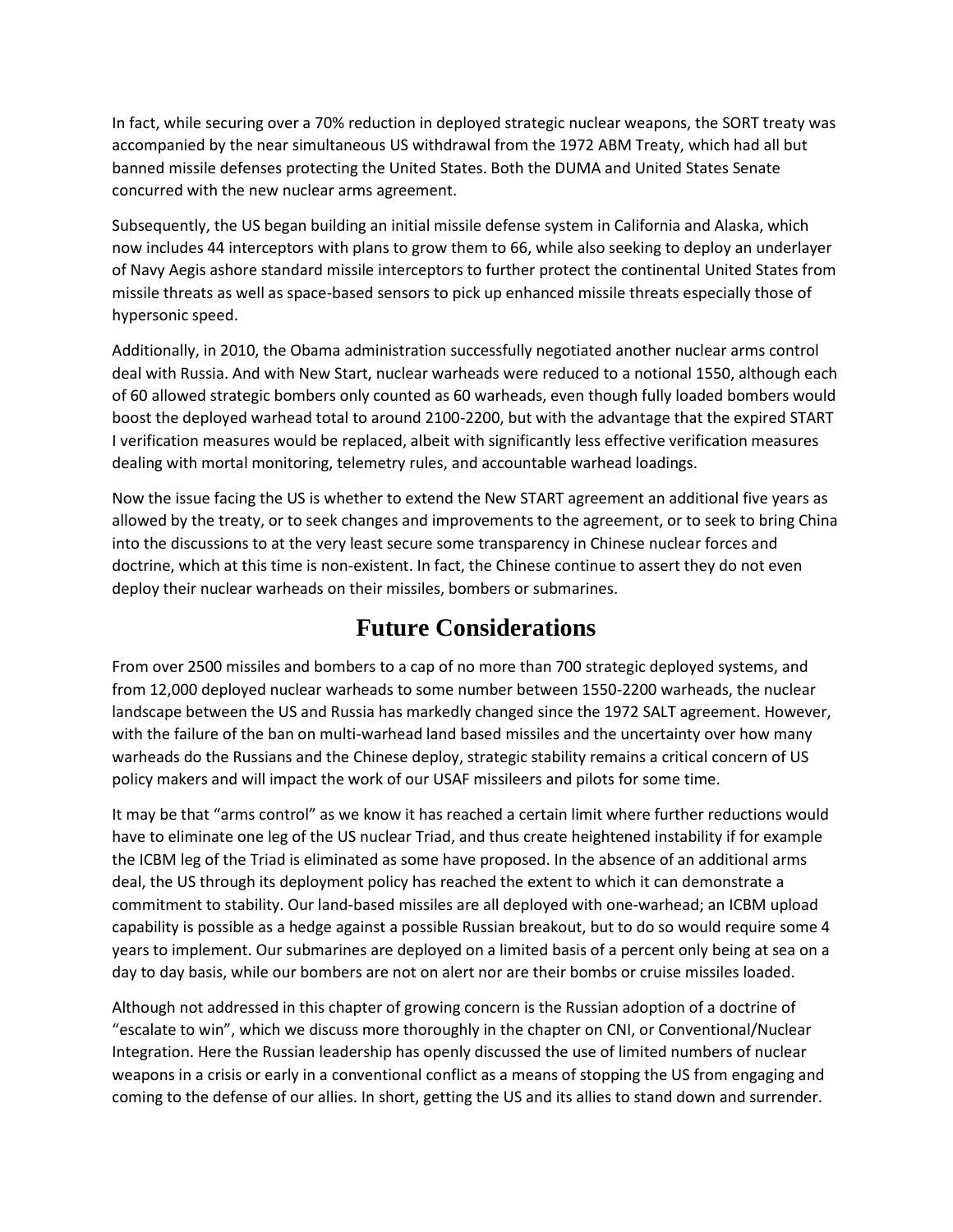While as Keith Payne in his new book, Shadows on the Wall, explains in great detail, the US has gone beyond MAD or Mutual Assured Destruction where it was assumed literally upwards of ten thousand nuclear warheads were needed to deter a Soviet attacks on Western Europe, for example. And further, while the United States has moved to adopt a largely counterforce strategy to sustain deterrence (holding at risk our adversaries military targets not their cities), the United States has not engaged in civil defense or building a robust missile defense to further enhance deterrence, while significantly reducing the potential damage to the US from any kind of nuclear weapons use by an adversary.

Simple further reductions of nuclear weapons without an assessment how this might affect the stability of the strategic balance is wrong headed. And adding significant missile defenses does not necessarily cause an imbalance in deterrence yet that is often a central assumption of arms reduction enthusiasts.

For example, with 44 and possibly 66 GBIs (Ground based interceptors) as well as THAAD and Aegis missile defenses deployed in the regional defense of Japan/ROK, how can either of these deployments challenge China's doubling of its nuclear arsenal to 600-800 warheads, let alone the official Russian inventory of 2200 deployed strategic warheads? Even with 200 interceptors protecting CONUS, how would that fundamentally challenge deterrence except it would make limited coercive strikes or threats of such strikes far less credible or likely on the part of Russia and China. This factor alone leads one to reasonably believe China and Russia opposition to US missile defenses is based largely on how US military power checkmates Russia and China planned aggression, and to use the words of Bill Keller, how the two powers are worried their ambitions will not "remain unfettered."

Furthermore, again as Payne emphasizes, arms control cannot change the strategic great power competition between the US and its allies on the one hand and our adversaries Russia and China on the other. So, both civil defense and missile defense are required to add to deterrence, which enhances and not undermines deterrence and crisis stability.

Thus, given the view of Russia and China that the US is there strategic enemy, there is a conflict between assuming more "arms control" or movements toward global zero will improve the strategic stability between the US and Russia and China, as opposed to a realization that arms control, especially simple reductions in deployed arsenals, cannot fundamentally change our adversaries perception of the United States as well as their hegemonic ambitions.

Significantly, this would doubly involve whether US unilateral restraint, as advocated by former Defense Secretary William Perry and others, for example, such as phasing out ICBMs, stopping cruise missile production or cutting the number of Columbia class submarines, will in fact have a reciprocal impact on China and Russia to also show such restraint.

Strategic and crisis stability remains an important watchword from which to judge the requirements for US security and the adequacy of our nuclear deterrent. With added elements such as missile defense and credible, verifiable and sound arms control, the revolution started by President Reagan that triggered the end of the Cold War may still pay dividends for the free world.

Sources: [Pre-emptive nuclear strike -](https://en.wikipedia.org/wiki/First_strike) Wikipedia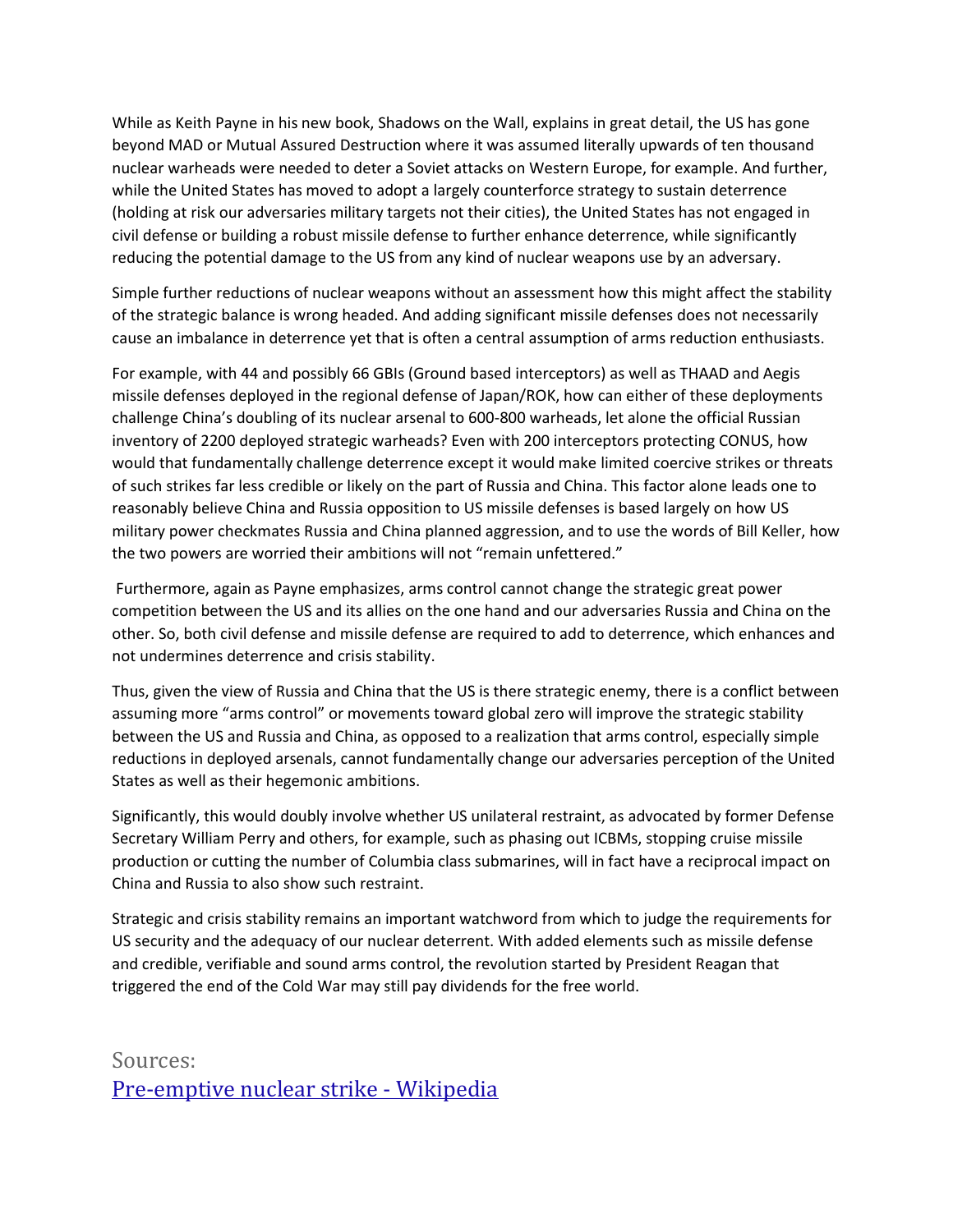#### https://en.wikipedia.org/wiki/First\_strike

Although it is widely accepted that USSR **never had a first-strike strategy** (due to its conventional arms superiority in Europe), some experts [who?] believed that the single-warhead 25 megaton version of **R36- M** (**SS-18**, CEP 250 m.) was a **first-strike weapon**, targeted against Minuteman III silos. However, a much more logical explanation comes from retired **Soviet military officers** who report that the 25

#### R-36M / SS-18 SATAN - [Russian / Soviet Nuclear Forces](https://fas.org/nuke/guide/russia/icbm/r-36m.htm)

#### https://fas.org/nuke/guide/russia/icbm/r-36m.htm

It was **seen as a first-strike weapon** and a very destabilizing presence in the bilateral relationship. US negotiators allowed the Russian Federation to retain 90 of the **SS-18 silos**. After complying with the **START II silo conversion protocol**, the **Russian Rocket Forces** will be permitted to replace 90 of the **SS-18s** with a smaller, single-warhead missile.

#### [R-36M / SS-18 SATAN -](https://www.globalsecurity.org/wmd/world/russia/r-36m-variants.htm) GlobalSecurity.org

#### https://www.globalsecurity.org/wmd/world/russia/r-36m-variants.htm

The START II Treaty specifically banned land-based MIRV systems, in part, because of the threat the **SS-18** posed to the **balance of power**. It **was seen as a first-strike weapon** and a very..

#### **COVID-19 CORNER**

Jim McAleese provides this write-up re defense firms receiving assistance for dealing with CV-19.

There are five major "take-aways" from Defense CEO Letters to both OMB Acting Dir. Russell Vought & USD(A&S) Ellen Lord, requesting additional DoD funding for COVID-19 contractorreimbursement, in upcoming Congressional "Fourth Stimulus" package. **[McAleese estimates likely ceiling of ~\$12B-\$15B, to fully-shield ~\$249B 2020 DoD Investment Accounts,** (\$105B 2020 DoD RDT&E + \$144B 2020 DoD Procurement)]

• **Recently, Treasury Sec. Steve Mnuchin has tele-graphed that "Fourth Stimulus" will likely be narrowly-focused on a handful of devastated-industries,** (including frugal "repurposing" of ~\$130B of unspent funding from \$2.2T CARES Act). **Sec. Mnuchin has warned that upcoming Fourth Stimulus will likely be smaller than previously-expected, because ~+8M jobs were re-added during May-June,** (with ~+10M jobs still to be re-added, from April COVID-19 shut-down).

**1. While the July 7th letters were signed by almost all of the "top six primes",** (Lockheed; Boeing Defense; Raytheon Technologies; GD; BAE Systems; L3Harris; Textron; HII), **note the visible-absence of Northrop CEO Kathy Warden's signature. [Northrop CEO Warden committed to absorbing as much of the COVID-19 costs as possible, during Northrop's 1Q**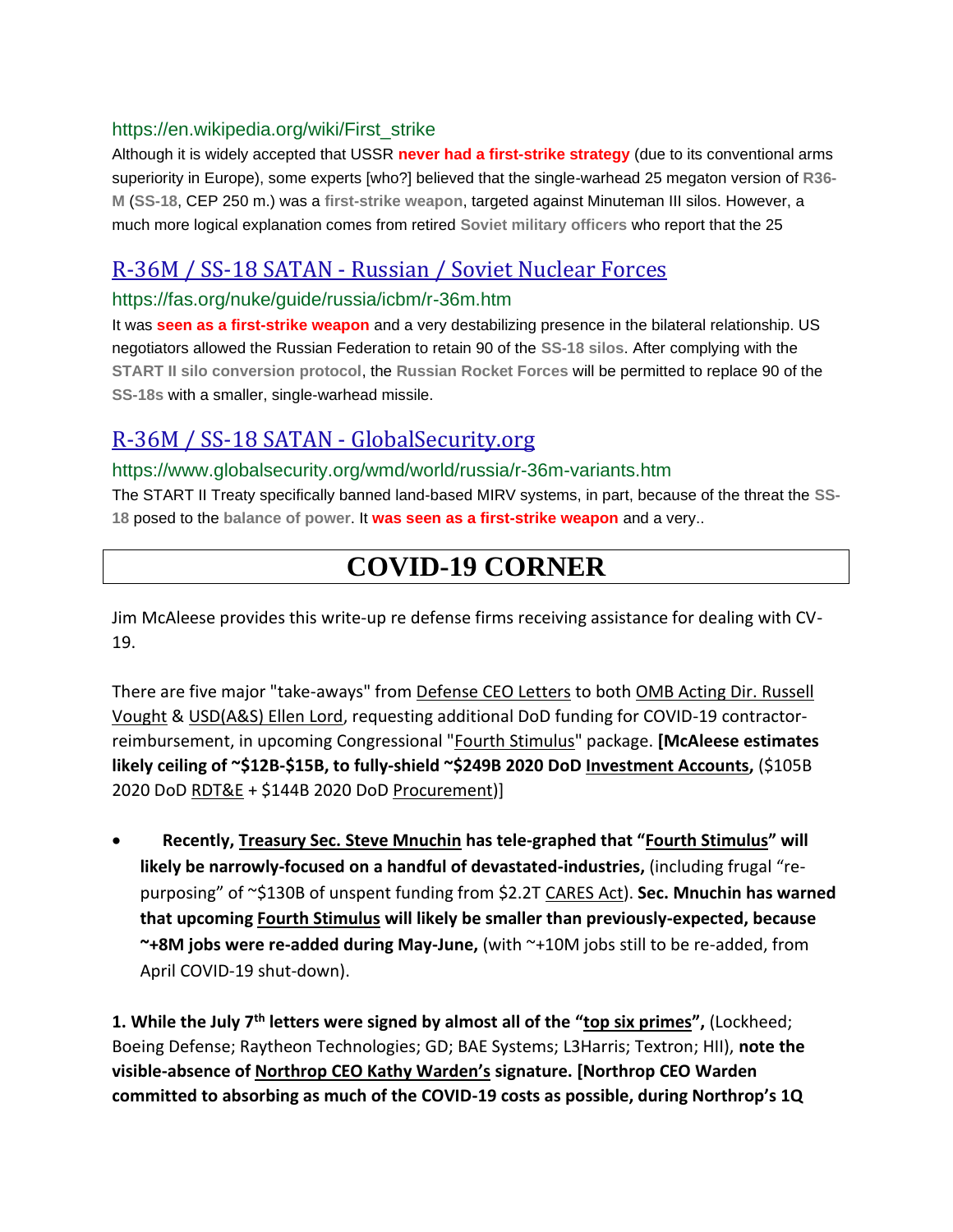**2020 Results Call; because of potential for public misperception of excessive DoD funding, (from increasing Progressive demands to slash defense funding)]**

**2. Note the threat of "significant job losses in pivotal states", during the critical November Election. [Most defense primes 1Q 2020 sales grew ~+5%-9%]**

[Lockheed 1Q 2020 sales grew +9%; Boeing Defense Sector 1Q 2020 sales grew +4%, (excluding -\$827M USAF KC-46 charge); Northrop 1Q 2020 sales grew +5%; GD 1Q 2020 sales grew +1%, (excluding Gulfstream business jets); Legacy Raytheon 1Q 2020 sales grew +6% (excluding Collins Aerospace and Pratt & Whitney); HII 1Q 2020 shipbuilding sales grew +6%; L3Harris 1Q 2020 sales grew +5%]

**3. All of the companies have formally-committed to submitting their respective "rough-orderof-magnitude" COVID-19 cost estimates, (including all suppliers),** ("Section 3610" employeewage-reimbursement, (cost, but no profit), and equitable adjustments, (cost + profit)), to USD **Lord, "by the end of this week".**

**4a. It is widely-believed that Lockheed's ~\$2.5B COVID-19 cost estimate is significantly-larger than any of the other primes, primarily-driven by ~-15% slippage of planned 2020 F-35 aircraft deliveries,** (-18-24 aircraft, from previous ~141 2020 delivery plan), **(suggesting that Lockheed will still be ~1.5-2 months behind schedule by end of 2020). [Lockheed 2Q 2020 Results Call is July 21, 2020]**

Lockheed has also signaled potential COVID-19 cost impacts to C-130J production, plus delayed delivery of micro-electronics for its ~\$11B Missiles & Fire Control Sector, (e.g., GMLRS; Hellfire; ATACMS; JASSM; PAC-3 MSE; THAAD), (with juicy ~14% MFC sector operating margins).

**4b. Boeing Defense is presumably-focused on Section 3610 employee-wage-reimbursement, for both plant shutdowns of USAF KC-46** (~2.7K FTE in Puget Sound, WA, after COVID-19 death of adjacent 787 worker), **and also Army CH-47 & USMC/Navy V-22** (Philadelphia, PA), (presumably also impacting Textron, as 50/50 V-22 JV partner). **[Boeing 2Q 2020 Results Call is July 29, 2020]**

**4c. Raytheon Technologies specific-impacts are not yet known, but commercial aerospace ~\$26B Collins Aerospace & ~\$19B Pratt & Whitney are slashing costs, to "down-size" for projected ~-50% drop in 2020 commercial aircraft OEM production,** (Boeing & Airbus), **and projected ~-50% drop in 2020 Aftermarket/MRO/Spares,** (commercial airlines). **[Raytheon Technologies 2Q 2020 Results Call is July 28, 2020]**